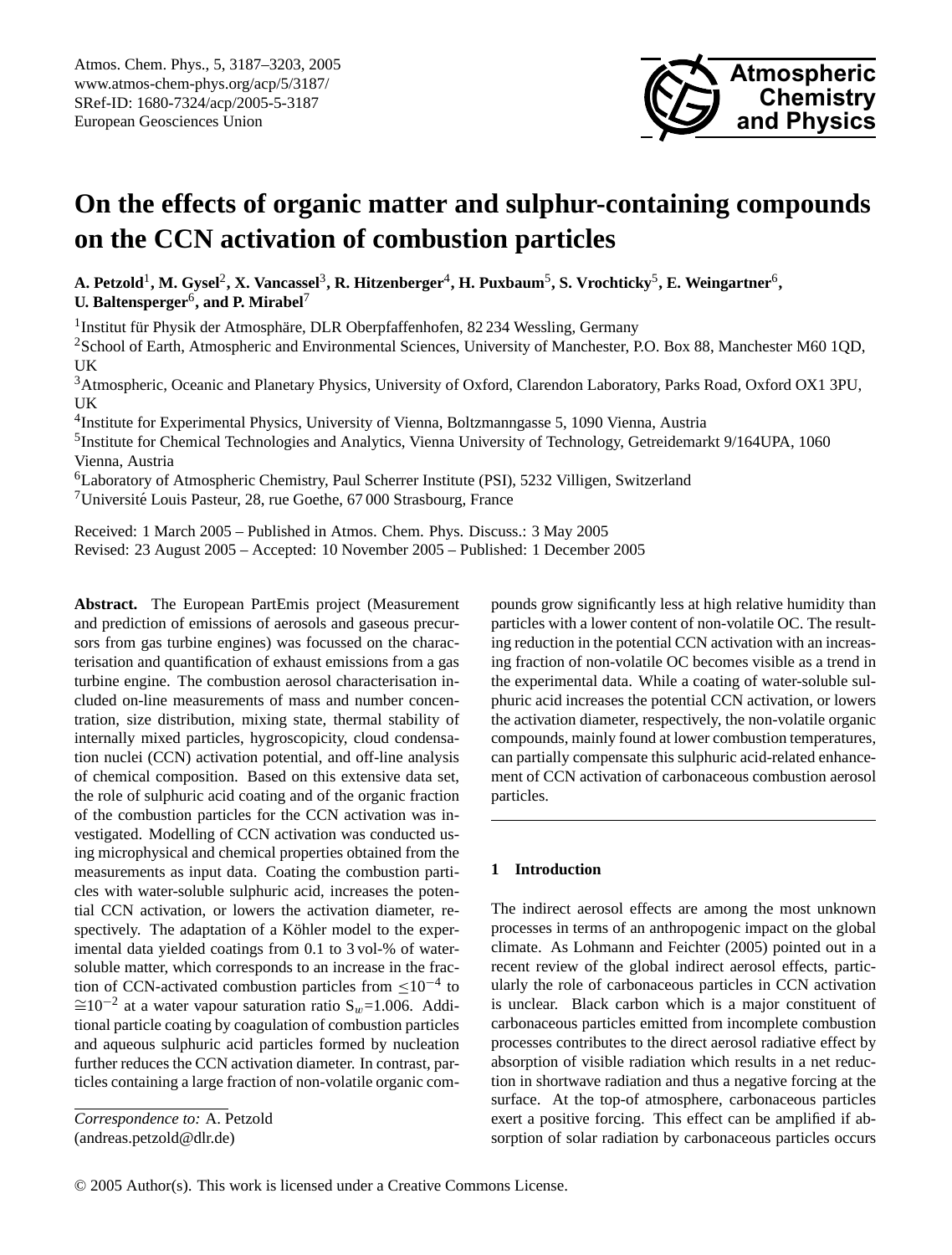within cloud droplets. Since aerosol particles are predominantly a complex internal mixture of chemical substances, the effects of coating insoluble black carbon particles with soluble organic or inorganic species may have a strong effect on the CCN activation of those particles. The knowledge of the coating effects is in turn a prerequisite for an adequate treatment of carbonaceous particles in global climate models.

The effects of surface active and partially soluble organic compounds on the activation of aerosols to CCN are widely discussed (Saxena et al., 1995; Novakov and Corrigan, 1996; Facchini et al., 1999; Charlson et al., 2001; Broekhuizen et al., 2004), showing that these compounds tend to increase the CCN activation potential of a particle. Among others, Giebl et al. (2002), Kumar et al. (2003) and Broekhuizen et al. (2004) showed in their studies, that soluble organic acids behave in terms of CCN activation according to Köhler theory, while insoluble organic acids did not activate at a supersaturation of 0.6% with dry diamaters up to 140 nm. Broekhuizen et al. (2005) showed in a recent work on the closure between measured and modelled CCN for an anthropogenic aerosol in downtown Toronto that small amounts of soluble matter deposited on an insoluble aerosol have a large effect on the CCN activation of those particles. They were able to achieve closure between measured and predicted CCN when using size-resolved chemical information from aerosol mass spectrometer measurements as model input.

The hydration properties of combustion particles were investigated mainly in terms of adsorption/desorption of water molecules (Chughtai et al., 1999; Popovitcheva et al., 2001; Seisel et al., 2004). These studies demonstrate that particles generated from sulphur containing fuels show higher hydration levels than combustion particles generated from sulphur free fuel (Chughtai et al., 1999). CCN activation studies on combustion particles including detailed chemical analysis of organic and inorganic compounds are scarce. Weingartner et al. (1997) investigated the hygroscopic growth behaviour of carbon and diesel soot particles, but without investigating the CCN activation. Lammel and Novakov (1995) investigated the water nucleation properties of carbon and diesel soot particles. They demonstrated that an increasing watersoluble fraction of the particles coincided with an enhanced CCN activation. However, an experimental study on the interaction of carbonaceous combustion particles and sulphurcontaining species, including particle processing in the exhaust gas, with respect to the CCN activation process of combustion aerosol is sill missing.

During the European PartEmis project, extensive aerosol, gas and chemi-ion measurements were conducted in the exhaust of a gas turbine combustor under different combustion conditions and fuel sulphur concentrations (Wilson et al., 2004). Data sets on aerosol mass and number concentration, size distribution, mixing state, thermal stability of internally mixed particles, hygroscopicity, cloud condensation nuclei CCN activation potential and aerosol chemical composition

were collected simultaneously from the combustor exhaust (Petzold et al., 2005). The PartEmis results are published in a series of papers focusing on aerosol microphysical properties (Petzold et al., 2003; Nyeki et al., 2004), aerosol hygroscopicity (Gysel et al., 2003), CCN activation (Hitzenberger et al., 2003) and aerosol nucleation (Vancassel et al., 2004). The key findings on emission properties of the combustor are: (1) The emitted aerosol contains primary carbonaceous particles forming inside the combustor, and condensation particles nucleating in the cooling exhaust gas from gaseous precursors. The total carbonaceous fraction (TC) is composed of variable fractions of organic (OC) and elemental (EC) or black (BC) carbon, respectively. The nucleating particles are highly correlated with the sulphuric acid being present in the exhaust gas. (2) When operated at old engine conditions, the combustor emits 0.051 to 0.081 g BC per kg of consumed fuel. Operated at modern engine conditions, emission factors are 0.028 to 0.054 g kg<sup>-1</sup> which is a factor of 2 lower, while the variation in TC emissions is less pronounced. (3) Mean count median diameters of the combustion particle size distribution are 37–41 nm for old engine and 39–45 nm for modern engine conditions. The geometric standard deviation of the size distribution is 1.69 (1.66–1.73) in both cases. Nucleation mode particles are observed almost exclusively in the size range D<10 nm. (4) Particles of size D $\geq$ 30 nm are almost entirely internally mixed. Particles of sizes D<20 nm contain a considerable volume fraction of compounds that volatilise at  $390 \text{ K}$  (10–15%) and  $573 \text{ K}$  (4–10%), while respective fractions decrease to  $< 5\%$  for particles of size D $\geq 50$  nm.

Extending the PartEmis focus beyond the investigation of particle formation and processing in aircraft engines, this study investigates the CCN activation of combustion particles, including the detailed information on particle chemical composition and on particle processing in the exhaust plume. In the presented data analysis, particular emphasis was put on the investigation of the connection between particle chemistry and the formation of cloud droplets on these combustion particles. Since cloud condensation activation of aircraft engine-generated particles is only of minor importance for climate issues, the gas turbine combustor was treated in the presented data analysis simply as a generator for combustion particles and nucleated condensation particles for studies on the interaction of carbonaceous combustion particles and sulphur-containing species during CCN activation.

Two major scientific questions were addressed: (1) which role play volatile condensation particles forming in the cooling exhaust gas from sulphuric acid for the CCN activation potential of combustion particles? (2) Which role plays the organic fraction of the combustion particles in the CCN activation potential? Targeted scientific objectives were thus aerosol microphysics and aerosol dynamics of combustion particles, formation of nucleation mode particles from the gas phase, interaction of combustion particles with gaseous and particulate sulphuric acid, speciation of the organic fraction of combustion particles, hygroscopic particle growth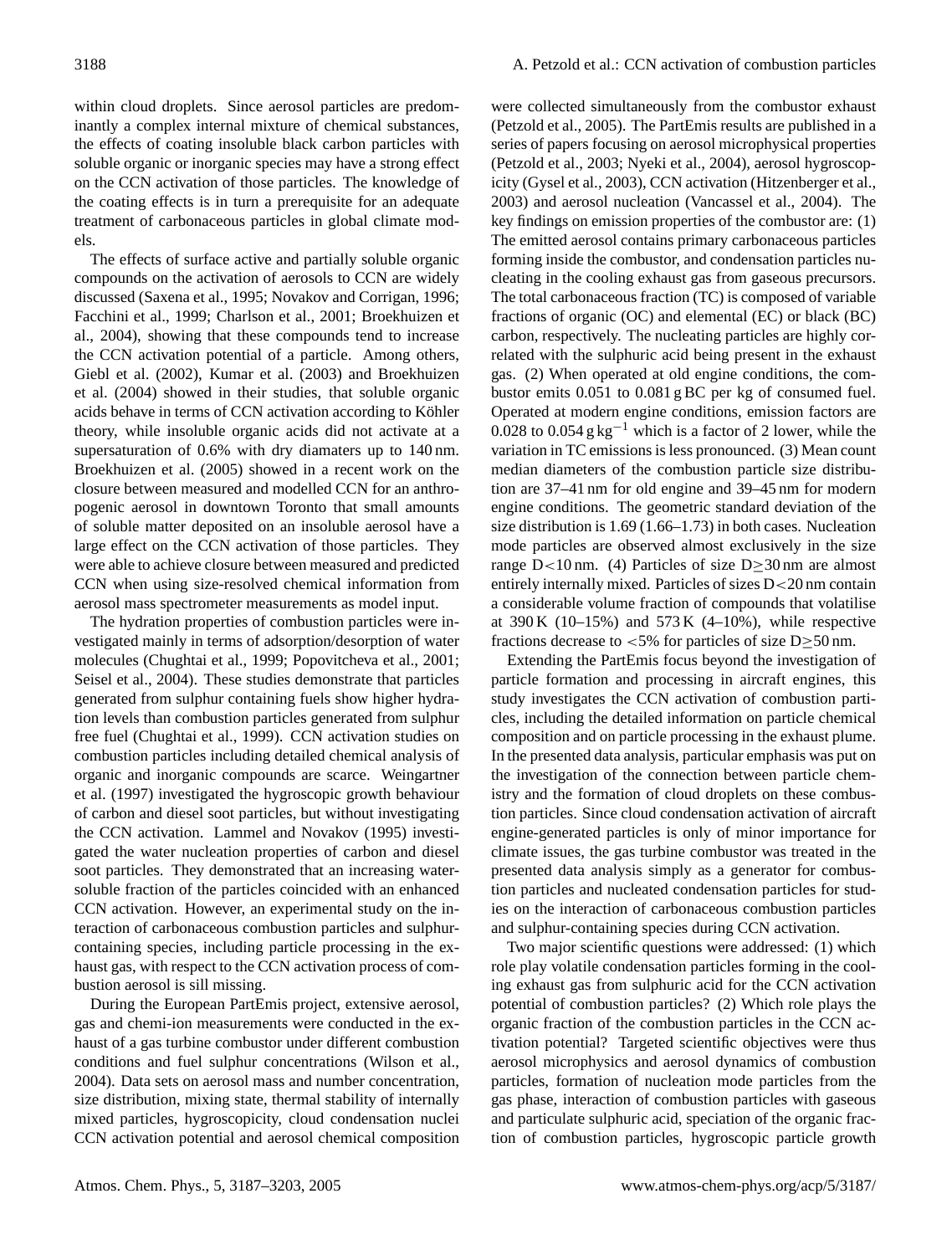**Table 1.** Combustor operating conditions during the PartEmis Combustor experiments.

| വാ    | <b>MODERN</b> |
|-------|---------------|
| 566   | 766           |
| 1125  | 1448          |
| 7.05  | 8.2           |
| 2.12. | 2.12          |
| 0.032 | 0.042         |
| 66    | 50.3          |
|       |               |

factors at water-subsaturated conditions, and CCN activation at well-defined water-supersaturated conditions. Modelling of CCN activation of combustion particles was conducted using microphysical and chemical properties obtained from the measurements as input data. Based on this unique data set, the importance of the chemical composition of the organic particle fraction and of the mass transfer of sulphuric acid from the gas phase to the combustion aerosol via condensation deposition and coagulation of nucleated particles and combustion particles was investigated with respect to the resulting CCN activation potential of the emitted carbonaceous combustion aerosol particles.

## **2 Experimental methods**

## 2.1 Gas turbine combustor and exhaust sampling

In the framework of PartEmis, a gas turbine combustor was operated at two different operation conditions using fuel with three different fuel sulphur contents (FSC=50, 410, and 1270 mg kg−<sup>1</sup> ). The combustor operation conditions chosen correspond to modern and older engine gas path temperatures at cruise altitude of 35 000 feet (∼11 700 m). The medium FSC is representative of the contemporary average of aviation fuel. The combustor behaved like a typical aircraft engine combustor with respect to thermodynamic data and main emissions. Table 1 summarises the operation conditions of the combustor.

A specially designed equal area traverse-sampling probe was used to extract exhaust samples from the combustor exit exhaust. The probe provided a radially averaged sample at each circumferential position of the combustor exit nozzle. The upper panel of Fig. 1 shows a front-view of the exhaust nozzle area, looking downstream the flowing gas. The sampling probe was moved stepwise, laterally across the combustor exit (eleven positions), where positions 1 and 11 were close to the combustor walls and position 6 was central. The angles indicate the deviation of the sampling probe from the centre position P6. This approach allowed the lateral distribution of gaseous and aerosol species to be measured. A given operation condition and fuel sulphur content will here-



Fig. 1. Combustor exit temperature T<sub>ext</sub> (filled symbols) and ratio of air to fuel (open symbols) for the sampling probe positions on the combustor exit nozzle plane (upper panel) during operation at old cruise conditions.

inafter be referred to as a Combustor test condition, whereas each lateral sampling position will be referred to as a test point. In an aircraft engine gas turbine combustor, dilution air is fed into the combustion chamber downstream the combustion zone through holes in the chamber wall. As shown in Fig. 1 (lower panel), the air to fuel ratio was distinctly higher and the combustor exit temperature  $T_{exit}$  was significantly lower at the edge positions of the probe close to the chamber walls. This feature allowed for additional investigations of the influence of the combustion temperature on particle composition and CCN activation potential. The sampling probe was kept at each position for at least 20 min to allow for a sufficient sampling volume for each measurement method.

The sample was cooled to ∼150◦C within the water cooled sampling probe and delivered to undiluted and diluted sample lines. The undiluted line was insulated along its entire length in order to keep the temperature at ∼150◦C to avoid wall losses of combustion products, while the sample in the diluted line naturally attained room temperature (∼25◦C) after dilution. Filtered air at room temperature was used for sample dilution, and the dilution factor was determined from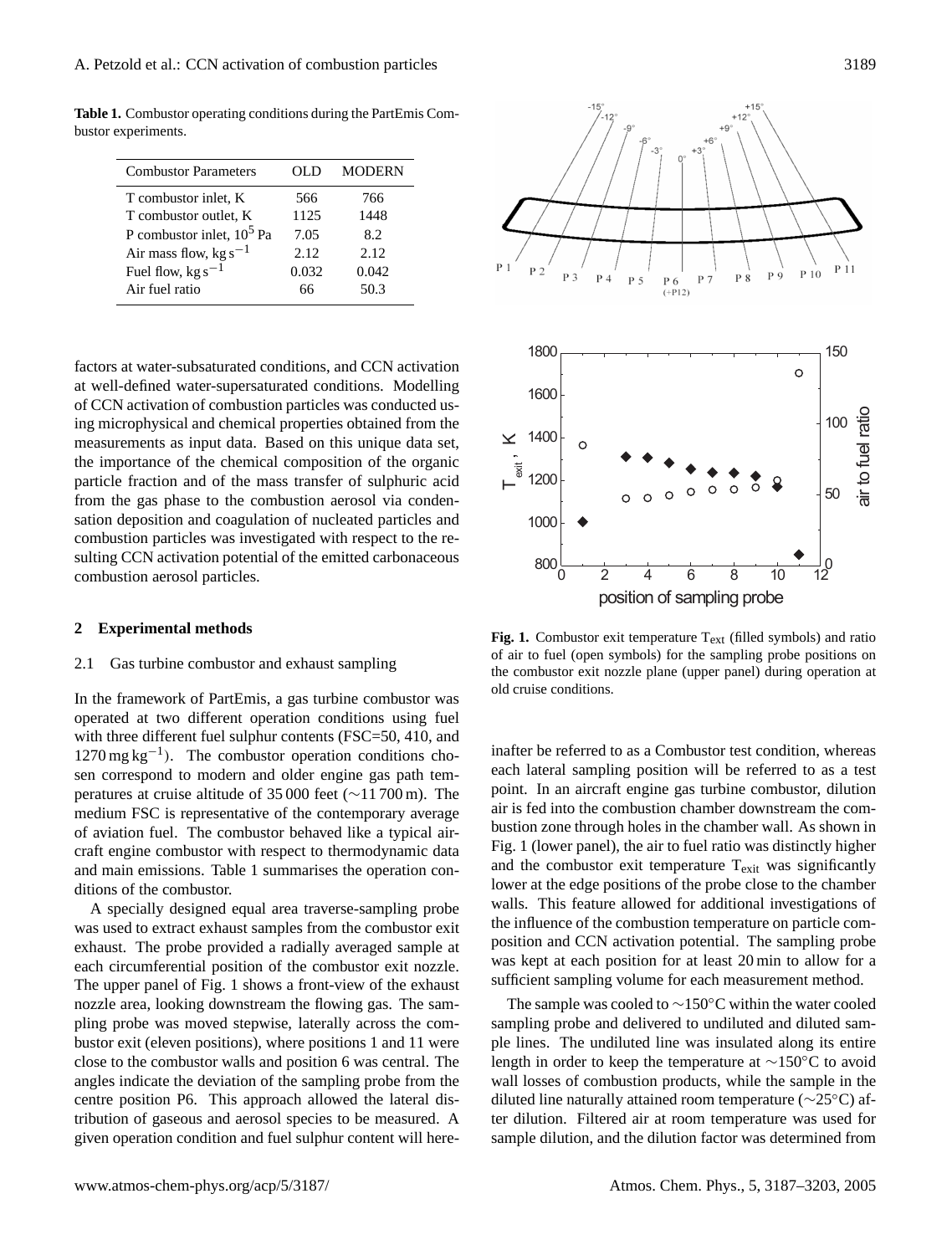| Aerosol property                             | Technique                                                         |  |  |  |
|----------------------------------------------|-------------------------------------------------------------------|--|--|--|
| On-line methods                              |                                                                   |  |  |  |
| Volatile condensation particles              | <b>Condensation Particle Size Analyser</b>                        |  |  |  |
| (number, size)                               | (CPSA, Stein et al., 2001; Petzold et al., 2003)                  |  |  |  |
|                                              | Differential Mobility Analyser (DMA) connected to a Thermodenuder |  |  |  |
| Non-volatile carbonaceous particles          | Condensation Particle Counter (CPC)                               |  |  |  |
| (number, size)                               | <b>Scanning Mobility Particle Sizer (SMPS)</b>                    |  |  |  |
|                                              | DMA connected to a Thermodenuder                                  |  |  |  |
|                                              | Volatility Tandem-DMA (Nyeki et al., 2004)                        |  |  |  |
| Aerosol absorption coefficient $\sigma_{ap}$ | Multi-Angle Absorption Photometer (Petzold and Schönlinner, 2004) |  |  |  |
| Water uptake at $RH < 100\%$                 | Hygroscopicity Tandem-DMA (Gysel et al., 2002)                    |  |  |  |
| Cloud condensation nuclei                    | Thermal gradient CCN counter (Giebl et al., 2002)                 |  |  |  |
| Off-line methods                             |                                                                   |  |  |  |
| Chemical composition                         | Berner low pressure impactor (BLPI) samples;                      |  |  |  |
|                                              | filter stack samples;                                             |  |  |  |
|                                              | sample analysis via                                               |  |  |  |
|                                              | - gravimetry (total mass)                                         |  |  |  |
|                                              | - multi-step combustion method (organic/elemental carbon)         |  |  |  |
|                                              | - evolved gas analysis (volatility of carbonaceous compounds)     |  |  |  |
|                                              | - gas chromatography (aliphatic constituents)                     |  |  |  |
|                                              | - ion chromatography (major ions)                                 |  |  |  |

**Table 2.** Deployed equipment and measured aerosol properties.

temperature and pressure corrected  $CO<sub>2</sub>$  concentrations measured in the supplied dilution air, diluted sample, and undiluted sample (Wilson et al., 2004). The dilution factors during a Combustor test sampling probe traverse varied from 51 to 73 with a standard deviation of less than 10%. Sample line calibration experiments showed that about 20% by number of combustion particles were lost to the walls of the sample lines. In terms of mass, no significant loss was detectable. Since quantitative analyses of emissions in terms of number and mass are not in the scope of this study, the data were not corrected for loss effects. Furthermore, all on-line methods extracted samples within a length of 3 m of the diluted sample line with nucleation mode instruments placed at first position, so that all methods faced almost similar aerosol losses. Aerosol losses in the undiluted sampling line do not influence the results of the particle chemical composition, since data are only used in relative numbers referenced to total carbon or total mass. All on-line physical aerosol measurement methods and off-line aerosol chemical analysis methods applied during the PartEmis experiments are summarised in Table 2.

# 2.2 On-line microphysical characterisation

On-line aerosol instruments were sampling from the diluted sample line, since dilution with filtered air was necessary for the majority of instruments to reduce concentrations below the upper detection limits. Microphysical properties, hygroscopic growth factors and CCN activation of the emitted combustion aerosol were simultaneously measured online. Thus, artefacts from wall effects or sample storage could be excluded. The key sizing instruments were a multichannel condensation particle counter CPSA for particle sizes  $\leq$ 20 nm and a DMA scanning from 15 to 300 nm, particle volatility and hygroscopicity were determined by respective Tandem DMA systems; see also Table 2. While the condensation particle counters, the DMA, the absorption photometer, and the CCN counter were measuring continuously during the traverse of the sampling probe across the nozzle exit area, the Tandem DMA instruments measured particle volatility and particle hygroscopic growth at fixed particle size (volatility) or relative humidity (hygroscopic growth), respectively, during one position of the sampling probe. The measurements taken at the different sampling probe positions or test points, respectively, were then merged into one data ensemble for the respective test condition. The particle hygroscopic growth behaviour was determined from this data ensemble. In the case of filter samples, several test points were merged in order to meet the minimum required sample mass. As a consequence, the chemical information from the filter samples is not available for all test points.

The basic aerosol properties used for this study were the number density and particle size distribution of the combustion aerosol (Petzold et al., 2003; Nyeki et al., 2004), the hygroscopic growth factors for defined particle dry sizes and relative humidity (Gysel et al., 2003), and the number of combustion particles activated as CCN at a saturation ratio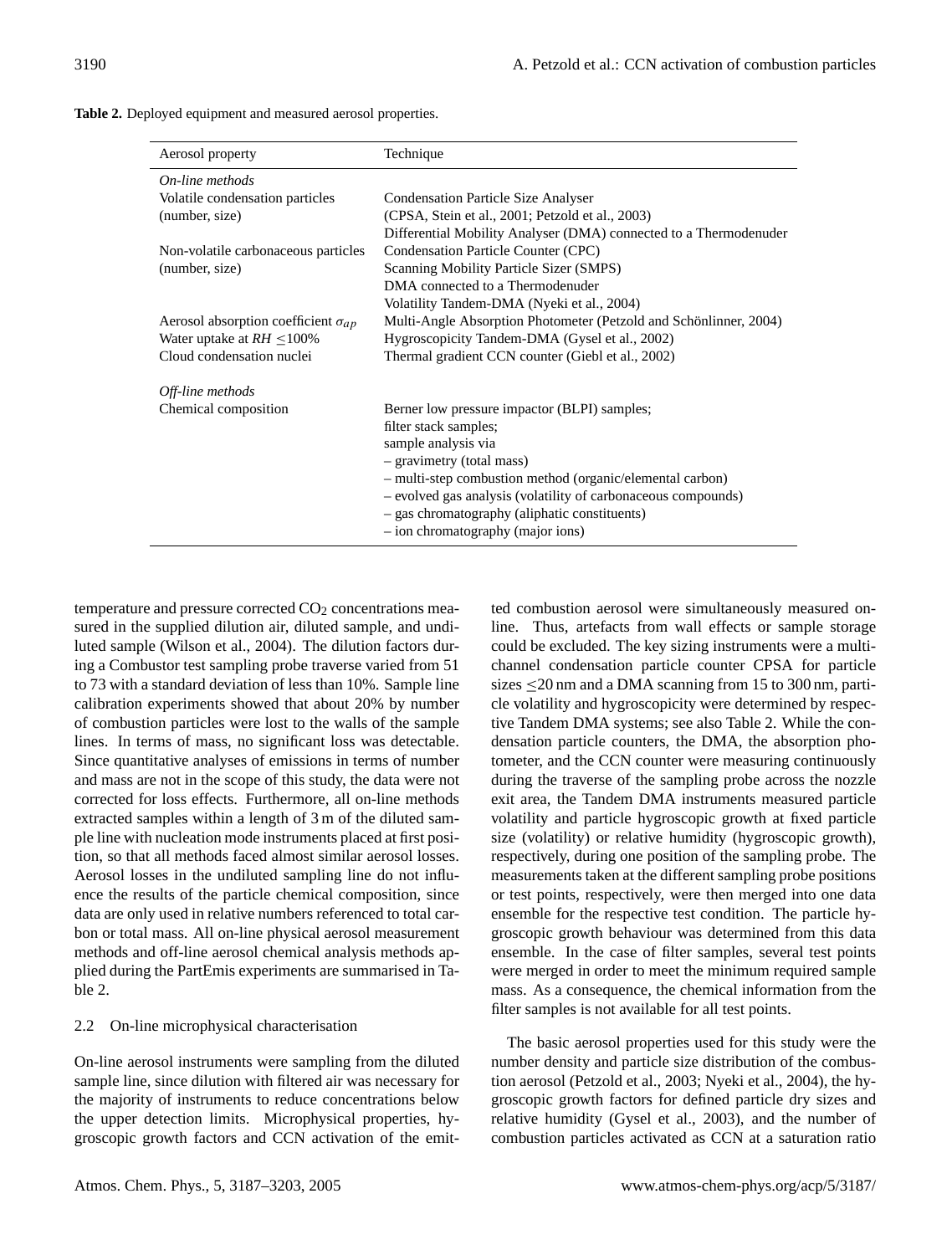with respect to water  $S_w = 1.006 - 1.007$  (Hitzenberger et al., 2003). The supersaturation in the CCN counter was set to a value close to water cloud supersaturation conditions. The fraction of CCN activated particles, or the activation ratio, respectively, was determined from the ratio of the number density of CCN and the number density  $N_{20}$  of combustion aerosol particles of size D>20 nm in the sampled gas. The lower cut-off diameter of 20 nm was chosen in order to focus exclusively on carbonaceous combustion aerosol particles and to exclude potentially nucleated condensation particles with typical diameters  $D \le 10$  nm from the analysis (Petzold et al., 2003). Furthermore, one channel of the CPSA was set to a 50% cut-off diameter of 20 nm, so that a continuous monitoring of the number density of the combustion particle mode was possible. The term CCN activation potential is used in the following for the fraction of CCN activated particles, because this ratio refers to a defined saturation ratio of 1.006–1.007, which is of the same order as saturation ratios met in natural liquid water clouds. When applied to real cloud conditions, the CCN activation ratio needs to be adapted by modelling to the saturation ratio prevailing in this particular cloud being investigated.

# 2.3 Off-line chemical analysis

Filter stack samplers and low pressure Berner impactors BLPI for total and size-segregated particulate matter chemical analysis were connected to the undiluted sampling line in order to obtain sufficient sampling volumes. The composition of the carbonaceous particle fraction was determined using both multi-step combustion methods for the determination of total carbon (TC) and elemental carbon (EC), and Evolved Gas Analysis methods EGA (Puxbaum, 1979) for measuring thermograms of the thermal stability of carbonaceous compounds. TC was measured with the multi-step combustion method by burning the entire filter sample in an oxygen-rich atmosphere at 1000◦C and measuring the evolving CO2. EC was determined in a two-step flash-heating procedure based on the thermal method by Cachier et al. (1989). Organic carbon is oxidized for 42 min at 340◦C in a pure oxygen atmosphere. The remaining carbon, defined as elemental carbon, is then determined at 650◦C (32 min) by a total organic carbon 700 Analyzer (O.I. Analytical). The uncertainty in the determination for the EC fraction of TC as estimated from charring tests (Cachier et al., 1989) is of the order of 15% for samples which do not contain any natural organic material.

Evolved gas analysis is based on progressive heating of the sample under an oxygen-rich atmosphere. The separation of OC and EC is performed due to the different thermal stabilities of the carbonaceous fractions using a method originally developed by Puxbaum (1979). The samples are placed in a horizontal furnace FROK 200/50/1000 (AHT Austria, Weitersfeld) at room temperature in oxygen and then heated to 800◦C at a rate of 20 K/min. The carbon-containing gases



**Fig. 2.** Example of a "thermogram" including the record of the sample transmittance; the threshold temperature for EC (dashed vertical line) oxidation is reached when the filter transmittance increases above the value of the unheated probe (solid horizontal line).

and vapours evolving from the sample as a result of volatilisation, decomposition, and combustion of the carbonaceous material are converted to  $CO<sub>2</sub>$  over a MnO<sub>2</sub> catalyst maintained at approx. 700◦C and are detected by a nondispersive infrared analyser (Maihak UNOR 6N). The plot of the rate of evolution of  $CO<sub>2</sub>$  vs. temperature gives the "thermogram" of carbonaceous material evolved from the sample. A laser beam (diode laser,  $\lambda$ =670 nm) monitors the current transmittance of the filter sample, defined as light transmitted through the loaded filter T vs. light transmitted through a white filter T0. At the start of the EGA, filters loaded with combustion particles are "black", i.e. the transmittance of the sample is low, whereas they are expected to be "white" at the end of the EGA when all collected carbonaceous material is oxidised. In the beginning of the heating process filter transmission slightly decreases because of the charring of the organic material. Filter transmission increases again when elemental carbon is removed from the filter. The OC-EC split is set when the transmittance reaches the same value as in the beginning of the analysis. The carbon evolved after this point is assumed to be elemental carbon. Light scattering effects on the filter transmittance are neglected because filter transmittance is used only as an indicator for the oxidation of lightabsorbing EC. The combined thermo-optical method allows the distinction between OC and EC since the oxidisation of organic compounds up to approximately 500◦C has no or little effect on the filter transmittance, while the oxidation of elemental carbon removes light-absorbing material and increases the filter transmittance. Figure 2 shows an example of a thermogram along with the simultaneously measured sample tramsmittance  $T/T_0$ . The EC combustion temperature is at approx. 560◦C in this case. An estimate of the uncertainty for the EC/TC determination by EGA yielded a value of 5% when the threshold temperature  $T_{EC}$  for EC determination is varied by  $\pm 20$  K. This uncertainty does not reflect systematic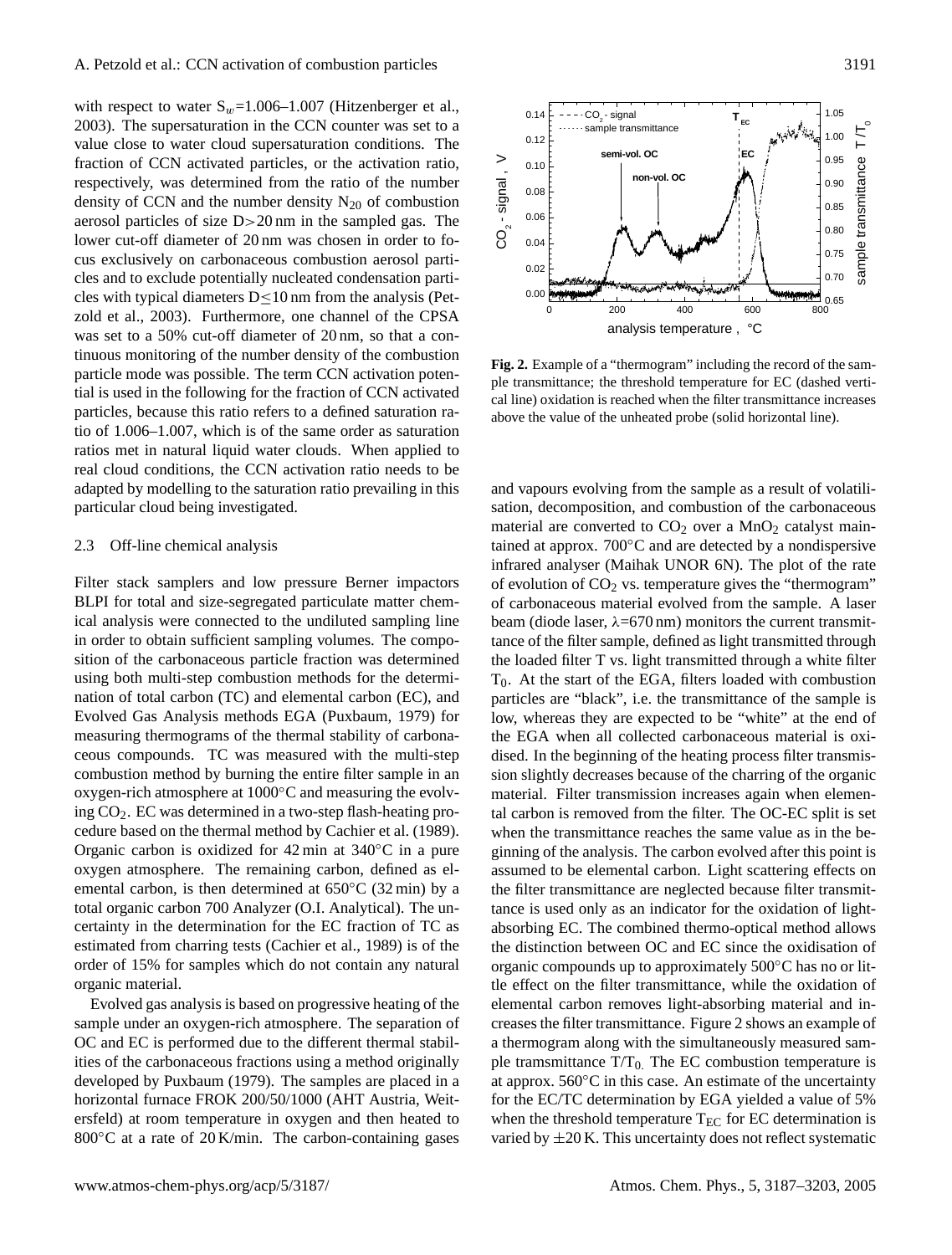

**Fig. 3.** Correlation of the ratio of elemental carbon to total carbon EC/TC as determined from evolved gas analysis EGA and multistep combustion as a reference method; symbols represent data for low (open), medium (filled) and high (shaded) fuel sulphur content; m denotes the slope of the linear regression line.

differences in the OC-EC split when compared to other thermal or thermo-optical methods (Schmid et al., 2001).

The different threshold temperatures for the OC-EC separation between multi-step combustion ( $T_{EC}$ =340 $°C$ ) and EGA (T<sub>EC</sub>≅560°C) originate from the different approaches for removing OC by low-temperature oxidation at a constant temperature, or by fast oxidation at higher temperatures. An extensive discussion of the selected temperature threshold for multi-step combustion is given by Cachier et al. (1989). The threshold value  $T_{EC}$  for EGA is defined by the filter transmittance signal. In an international aerosol carbon round robin test, multi-step combustion was found to report EC values very close to the average of all deployed methods (Schmid et al., 2001). EGA including the optical correction of charring effects was found to report EC values close to but systematically smaller than values from multi-step combustion. Low-temperature oxidation does not remove as much carbonaceous material from the sample than charring-corrected EGA. Therefore, the remaining EC is higher in the case of multi-step combustion than for EGA. Unfortunately, there exists no commonly agreed method for the thermal determination of OC and EC. All definitions are method-dependent. Keeping this difficulty of EC and OC determination in mind, at least-two thermal methods were deployed in order to get a more reliable OC-EC split for the investigated combustion aerosol.

The definitions for different classes of carbonaceous material referring to the EGA method are: i) semi-volatile OC (SOC) which evolves for  $T < 300^{\circ}$ C, ii) non-volatile OC (NOC) which evolves for  $T > 300^{\circ}$ C but does generally not influence the filter transmittance, and iii) EC which evolves



**Fig. 4.** The elemental fraction of total carbon as a function of the combustor exit temperature for the medium FSC case; open (full) symbols indicate data for old (modern) cruise conditions. Data were determined with EGA, the uncertainty in the ratio EC/TC was determined by varying the analysis temperature  $T_{EC}$  by  $\pm 20$  K. The dashed line is inserted as a guideline for the "old cruise condition" cases.

at T>500◦C and increases filter transmittance. The total carbon is TC=SOC+NOC+EC. Black carbon (BC) was determined using Multi-Angle Absorption Photometry (Petzold and Schönlinner, 2004). To determine in particular  $SO_4^{2-}$ , two Dionex isocratic systems with electrochemical suppression were used.

## **3 Results and discussion**

#### 3.1 Composition of the carbonaceous fraction

Since the partitioning of carbonaceous compounds between the organic and elemental fractions is essential for this study, the reliability of the determined partitioning values was investigated by the different approaches of EGA and multi-step combustion. As is shown in Fig. 3, the ratio of EC to TC from EGA is approximately 15% lower than the ratio determined by multi-step combustion. This slight systematic difference between the two applied methods agrees with results from intercomparison studies on carbon methods and is related to different analytical protocols (Schmid et al., 2001). Furthermore, good agreement between EC from multi-step combustion and BC from aerosol absorption photometry was achieved with an average ratio  $(±$  one standard deviation) of  $1.05\pm0.06$ . Thus, EC values as determined by multi-step combustion or by optical means are confirmed, while EGA reports slightly underestimated EC data. However, the slight systematic differences in the OC-EC split will have no influence on the conclusions of this study, since the key property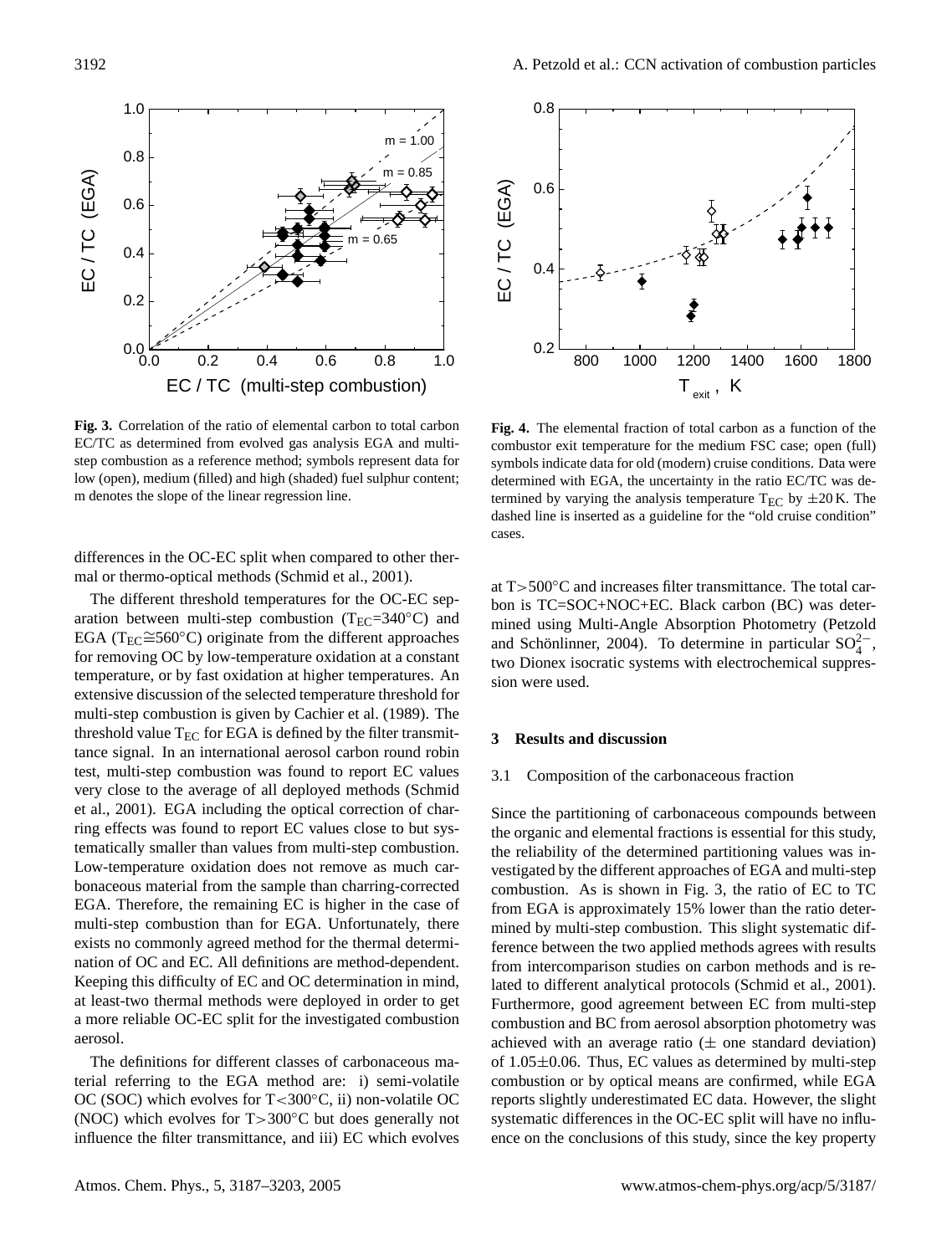

**Fig. 5.** Thermograms for indicated probe positions for old (left column) and modern (right column) cruise conditions; peaks in the upper two panels are marked as semi-volatile OC (SOC), non-volatile OC (NOC), and EC.

of interest is the split between semi-volatile and non-volatile OC, which can only be determined by EGA. Therefore, all further discussions will refer to the carbonaceous compound classes defined above and determined by EGA.

The EC fraction of TC depends on the exhaust gas temperature and thus on the air to fuel ratio and on the combustion temperature, see Fig. 4. Data were determined with EGA, the uncertainty in the ratio EC/TC was determined by varying the analysis temperature  $T_{EC}$  by  $\pm 20$  K. The dashed line is inserted as a guideline for the "old condition" cases. Higher combustion temperatures and thus a more complete combustion result in a higher EC fraction of TC. Exemplary thermograms are compiled in Fig. 5 for old and modern cruise conditions and different sectors of the combustor exit plane. While the EC peak dominates the thermogram for all cases, the intensities of semi- and non-volatile OC peaks vary distinctly with the sampling probe position, most likely caused by varying combustion conditions at the different sections of the combustor where the samples were taken from. Details of the partitioning of carbonaceous compound classes for the medium FSC cases are summarised in Table 3 together with data on the combustor exit temperature, aerosol size distribution, and CCN activation. The medium FSC cases are the



**Fig. 6.** Particle size distributions measured with an SMPS at edge (open symbols) and centre (filled symbols) positions of the combustor exit area for old and modern cruise conditions; size distributions are corrected for sample dilution.

runs with the highest test point resolution of data for aerosol microphysics, chemical composition and CCN activation.

Figure 6 presents exemplary particle size distributions measured at edge and core positions of the exit plane. The size distributions are corrected for dilution to reflect the number concentration at raw exhaust gas conditions. In contrast to the composition of the carbonaceous fraction, the variation in particle size distribution is less pronounced. However, a weak trend is visible from smaller particles at the edge positions or lower combustor exit temperatures, to larger particles at the centre position at a high combustor exit temperature. The OC-EC partitioning varies in parallel with the exhaust temperature laterally across the combustor exit nozzle test points. Any observed variation of the CCN activation across the combustor exit is hence expected to be mainly caused by variations of the OC-EC partitioning since the particle size distribution depends only weakly on the sampling probe position.

## 3.2 Sulphur-containing aerosol compounds

During combustion, the sulphur contained in the fuel is oxidised to  $SO_2$  which is then partially converted to  $S(VI)$  in the hot exhaust gas. The efficiency of conversion from S(IV) to S(VI) is described by the conversion efficiency  $\varepsilon$  which was on average ( $\pm$  one standard deviation) 2.3 $\pm$ 1.2% during the PartEmis Combustor experiments (Katragkou et al., 2004). An unknown fraction of the gaseous sulphuric acid may become chemisorbed and linked to the surface of the pre-existing combustion aerosol particles by strong binding forces, or it may condense on these particles during cooling of the exhaust gas. Size-segregated EC and TC values and sulphate content of the combustion particles observed during PartEmis are shown in Fig. 7. The data originate from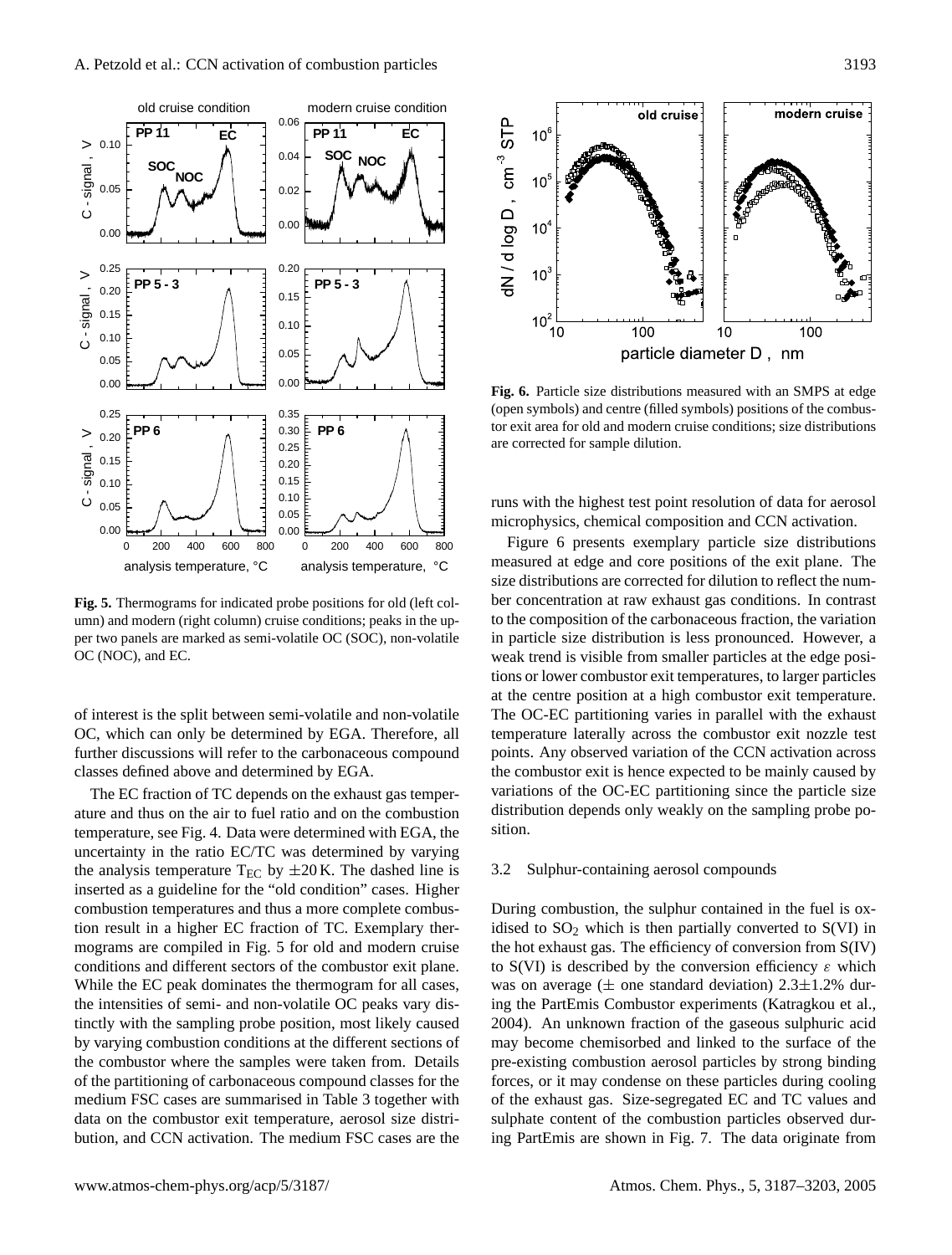Table 3. Results for the medium FSC experiment (FSC=0.41 g kg<sup>-1</sup>) concerning the partitioning of carbonaceous compounds between semivolatile SOC, non-volatile NOC and EC, particle size distribution (CMD=count median diameter, GSD=geometric standard deviation), CCN activation ratio N<sub>CCN</sub>/N<sub>20</sub>, and activation diameter D<sub>CCN</sub> at S<sub>w</sub>=1.006 as estimated from the measured size distribution and activation ratio.

| Condition     | Probe Position | $T_{\text{exit}}$ K | SOC/TC | NOC/TC | EC/TC | CMD nm | GSD  | $N_{\text{CCN}}/N_{20} \times 10^{-3}$ | $D_{CCN}$ nm |
|---------------|----------------|---------------------|--------|--------|-------|--------|------|----------------------------------------|--------------|
| <b>OLD</b>    | 11             | 852                 | 0.17   | 0.44   | 0.39  | 33     | 1.67 | 0.67                                   | 240          |
|               | 10             | 1172                | 0.18   | 0.38   | 0.44  | 38     | 1.62 | 1.24                                   | 193          |
|               | $9 - 7$        | 1236                | 0.25   | 0.32   | 0.43  | 40     | 1.72 | 1.40                                   | 192          |
|               | 6              | 1267                | 0.14   | 0.32   | 0.54  |        |      |                                        |              |
|               | $5 - 3$        | 1308                | 0.11   | 0.40   | 0.49  | 40     | 1.65 | 1.46                                   | 199          |
|               | 1              | 1007                | 0.32   | 0.31   | 0.37  | 36     | 1.64 | 1.11                                   | 196          |
| <b>MODERN</b> | 11             | 1189                | 0.20   | 0.52   | 0.28  | 36     | 1.69 | 2.28                                   | 182          |
|               | $9 - 7$        | 1652                | 0.10   | 0.40   | 0.50  | 42     | 1.66 | 3.71                                   | 174          |
|               | 6              | 1623                | 0.08   | 0.34   | 0.58  |        |      |                                        |              |
|               | $5 - 3$        | 1585                | 0.11   | 0.41   | 0.48  | 41     | 1.70 | 3.14                                   | 186          |
|               |                | 1201                | 0.19   | 0.50   | 0.31  | 47     | 1.73 | 2.76                                   | 207          |



**Fig. 7.** Size-resolved chemical composition of combustor exhaust particles for high FSC fuel used; left panel shows the mass distribution of total (grey) and elemental (black) carbon from impactor samples and the mass distribution calculated from measured size DMA spectra for spherical particles of unit density (1 g cm−<sup>3</sup> ); right panel shows qualitatively the mass distribution of sulphate and a surface distribution calculated from measured DMA spectra.

Berner low pressure impactor samples which were taken at a sample line temperature of 150 °C. At these conditions most of the sulphuric acid will remain in the gas phase, while only a small fraction which is more strongly bound to the particle surface will be observed in particulate matter samples. In Fig. 7, also the mass distribution calculated from DMA spectra with the assumption of spherical particles of unit density is shown in the left panel. The mass distribution of the carbonaceous matter matches the volume distribution of the aerosol quite well. The respective surface distribution is shown in the right panel, but not to scale with the sulphate mass distribution, showing that the mass distribution of sulphate has its maximum at the same diameter as the surface distribution of the aerosol. Hence, the particulate sulphate at T≅150°C is expected to be bound to the particle surface. The observed particulate sulphate yields a coverage of  $\leq 0.1$ monolayers in the high FSC case and even lower values for low and medium FSC cases. This coverage is below the detection limit for all cases when the uncertainties in particle shape and surface area are taken into account.

The coating of carbonaceous combustion particles by reversible condensation of  $H<sub>2</sub>SO<sub>4</sub>$  was determined using Volatility Tandem DMA and Hygroscopicity Tandem DMA methods. Using the V-TDMA, the coating of particles by volatile matter is calculated from a shrinkage factor which describes the reduction in particle size when the volatile matter is vaporised (Nyeki et al., 2004). The H-TDMA method determines the volume fraction of soluble (sulphuric acid) matter from measurements of the hygroscopic growth behaviour as a function of relative humidity (Gysel et al., 2003). It has to be mentioned that both methods measure only particle volatility or particle hygroscopic growth behaviour without specifying the chemical compounds being responsible for these effects. The data can thus only be interpreted as equivalent sulphuric acid coating. As particle volatility and hygroscopic growth are both strongly related to the sulphur content of the burnt fuel and thus to the availability of gaseous sulphuric acid, the coating is assumed to consist of pure sulphuric acid. Both Tandem DMA systems were operated in a closed-loop set-up with sheath air of similar temperature as the aerosol sample, so that evaporation/condensation of sulphuric acid inside the DMA can be excluded. The coating thickness of combustion particles in terms of monolayers of sulphuric acid is plotted in Fig. 8. Both approaches give similar results which show, that only during the runs with high sulphur fuel the coating exceeded a single monolayer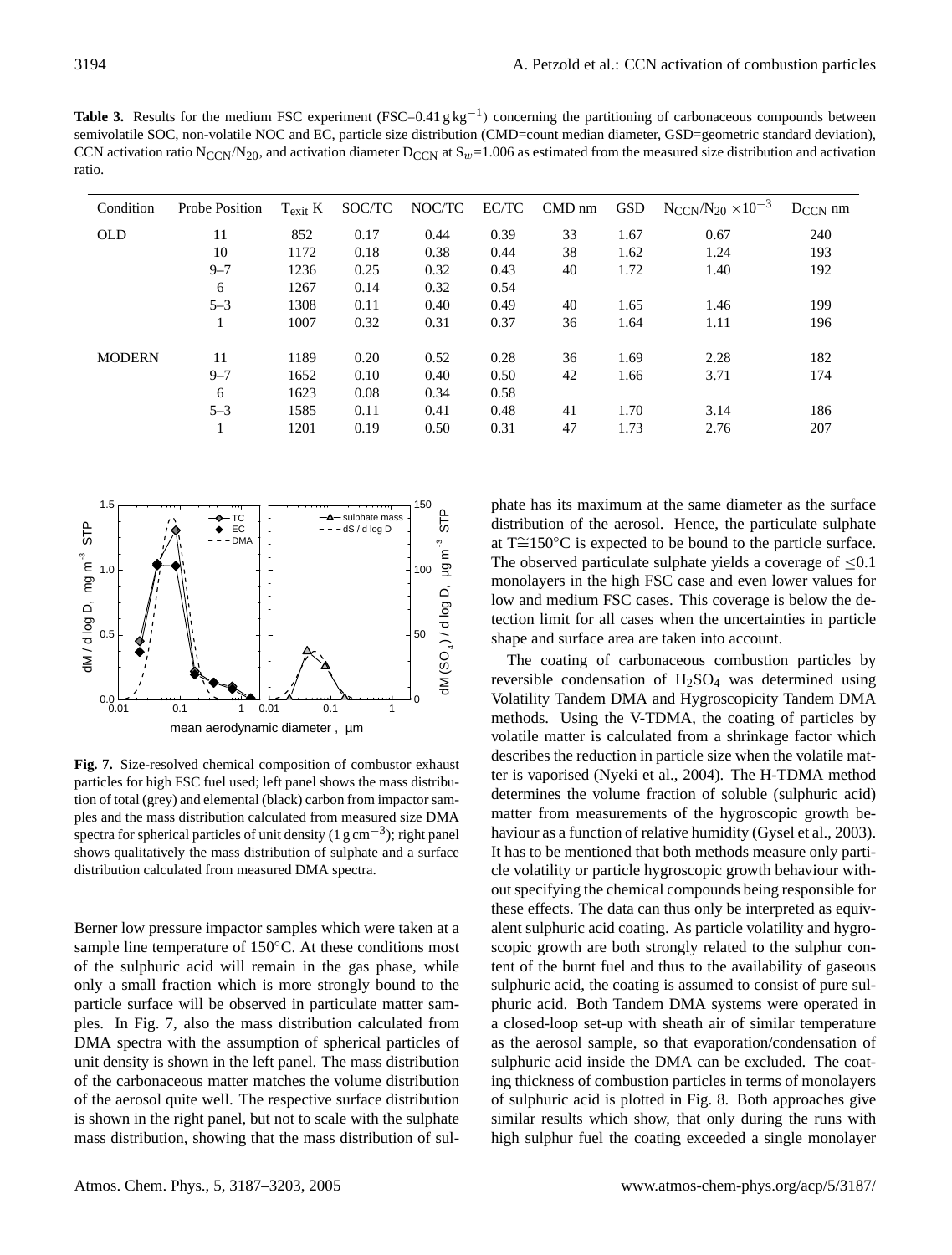significantly. For particles in the size range of 100 nm which defines the upper value of the expected range of activation diameters at the given conditions of  $S_w=1.006$ , the coating is almost negligible at low FSC and approaches a single monolayer at medium FSC. In the high FSC experiments, the total coverage of particles is about two monolayers of  $H_2SO_4$ .

Besides the carbonaceous combustion particles, also particles nucleated from gaseous precursors  $H_2SO_4$  and  $H_2O$ were detected. These particles occurred preferably in the size range D<10 nm (Petzold et al., 2003). The formation of volatile particles by nucleation was strongly depending on the fuel sulphur content. No particle nucleation was observed in the low and medium fuel sulphur experiments, while strong nucleation was measured during the high sulphur fuel experiments. The right panel of Fig. 9 indicates that predominantly particles in the smallest diameter bin were affected by the fuel sulphur content. Modelling studies using these experimental observations (Vancassel et al., 2004) supported the hypothesis, that the particle nucleation took place downstream the Combustor exit when the sample air was diluted. Additional to the fuel sulphur content, another threshold condition for particle nucleation was the surface area of combustion particles being present in the exhaust gas. The carbonaceous aerosol surface area may act as an additional sink for condensable gases and suppress thus particle nucleation. Figure 9 indeed shows, that particle nucleation was only observed when the surface area was below a threshold of 2300  $\mu$ m<sup>2</sup> cm <sup>-3</sup>.

## 3.3 CCN activation of sulphuric acid-coated carbonaceous combustion particles

The chemical properties of the carbonaceous and the sulphurcontaining particle fractions including nucleation mode particles were extensively described in the previous subsection. The effects resulting from variations of the organic fraction and the sulphur coating of the carbonaceous combustion particles as well as the potential impact of nucleated  $H_2SO_4-$ H2O particles on to the CCN formation potential of the combustion aerosol are discussed in this subsection.

The activation behaviour of combustion particles is described in terms of Köhler theory (Pruppacher and Klett, 1997). The Köhler equation relates the equilibrium gas phase saturation ratio  $S_w$  with respect to liquid water for a given solution droplet to its chemical composition or water activity  $a_w$ , respectively, and to the droplet size

$$
S_w = a_w \times \exp\left[\frac{4 M_w \sigma_{sol}}{RT \rho_w D_{eq}}\right].
$$
 (1)

Water activity  $a_w$  and surface tension  $\sigma_{sol}$  of the solution are parameterised as a function of the particles chemical composition (Kulmala et al., 1997).  $M_w$  and  $\rho_w$  are water molecular weight and liquid water density. In the case of combustion aerosol covered by a sulphuric acid layer, the carbonaceous particle core is treated as an insoluble nucleus. The solution



**Fig. 8.** Coverage of carbonaceous combustion particles in terms of monolayers of H2SO4 for different levels of fuel sulphur content FSC; the coating was determined from measurements using Volatility Tandem DMA and Hygroscopicity Tandem DMA methods.

combustion particle diameter, nm

forming on the particle at a given saturation ratio  $S_w$  is composed of  $H_2SO_4$  and  $H_2O$ . Depending on the water activity of the solution, the equilibrium water vapour pressure above the droplet may be below water saturation over a flat water surface  $(S_w < 1)$ , or above  $(S_w > 1)$ . The saturation ratio is often expressed as relative humidity  $RH=100\times S_w$  in the subsaturated range. In the absence of soluble matter, the water activity term in the Köhler equation becomes unity, leaving the Kelvin equation which describes the equilibrium  $S_w$  for a pure water droplet. The Kelvin equation also links  $S_w$  to the critical size for droplet activation of an insoluble but wettable particle.

Basically two models have been used to calculate activation diameters for a combustion aerosol at a saturation ratio of 1.006 and resulting activation ratios for the measured size distributions. The roughest approximation is the assumption of an insoluble graphite core which undergoes a Kelvin-type activation process. A more appropriate approach is based on a coated-sphere model, where the activation diameter is estimated from measured particle humidity growth factors. This model uses experimental growth factor data and extrapolates the observed growth behaviour up to the desired saturation ratios with respect to water. The only implicit assumption is that the particles consist of an insoluble core and a sulphuric acid coating. Part of the analysis was already published by Gysel et al. (2003) and Hitzenberger et al. (2003), but with consideration of the entire test condition data ensemble only. Details of the interaction between CCN activation and particle chemical composition are subject of the presented analysis.

The growth factor is defined as the ratio between the particle diameter at a certain saturation ratio and the particle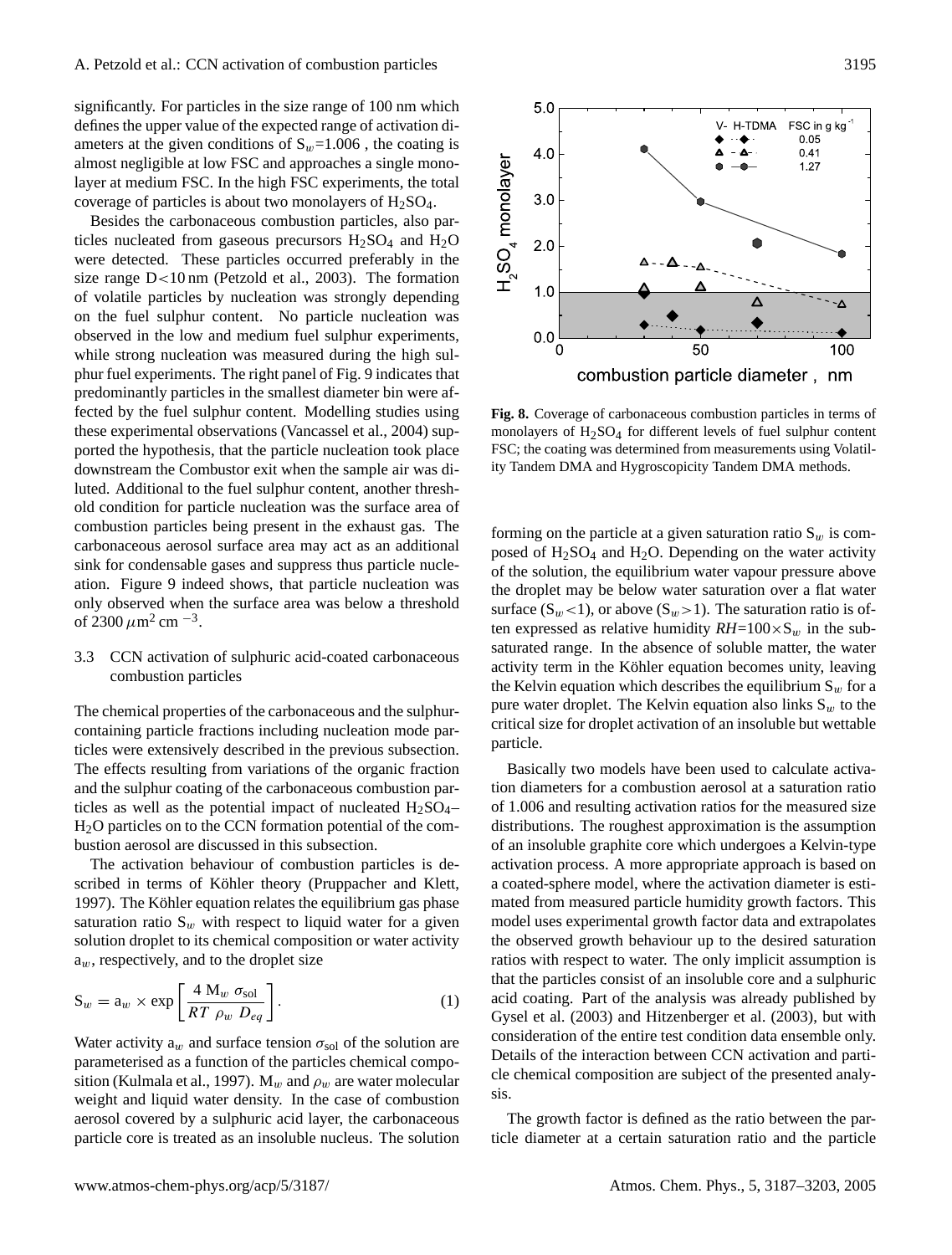

**Fig. 9.** Left: ratio of nucleated particles N<sub>NUC</sub> of size D<10 nm to combustion particles N<sub>COMBUSTION</sub> of size D≥20 nm as a function of the surface area of the pre-existing combustion aerosol; the dashed line denotes the threshold value for particle nucleation of 2300  $\mu$ m<sup>2</sup> cm<sup>-3</sup>. Right: number of particles per kg of consumed fuel in denoted diameter bins as a function of the fuel sulphur content.



**Fig. 10.** Humidity growth of particles of initial size  $D_{\text{dry}} = 100 \text{ nm}$  as a function of relative humidity for low, medium and high fuel sulphur cases; lines represent growth curves determined from Köhler theory for the indicated volume fractions of soluble matter  $\varepsilon_{\text{sol}}$ .

diameter of the dry particle

$$
g = \frac{D_{eq} (S_w)}{D_{\text{dry}}} = \frac{D_{eq} (RH)}{D_{\text{dry}}}
$$
 (2)

If the particle contains an insoluble core which is coated by a water-soluble layer of volume fraction  $\varepsilon_{sol}$ , only the water-soluble material can grow by water uptake (Gysel et al., 2003)

$$
g\left(S_w, \varepsilon_{\text{sol}}\right) = \left[1 + \varepsilon_{\text{sol}}\left(g_{\text{sol}}^3\left(S_w\right) - 1\right)\right]^{\frac{1}{3}}\tag{3}
$$

 $g_{sol}(S_w, \varepsilon_{sol})$  denotes the theoretical growth factor for a pure soluble particle of equal wet size and can be calculated by Köhler theory.

The experimental particle growth factors were determined using the Hygroscopicity Tandem Differential Mobility Analyser technique H-TDMA (Weingartner et al., 2002; Gysel et al., 2002). Figure 10 shows growth curves for particles of dry size 100 nm, measured with an H-TDMA and modelled with Köhler theory. The volume fraction of watersoluble matter  $\varepsilon_{sol}$  was used as a fitting parameter. The growth behaviour at a given test condition was determined by Köhler curve fitting to the growth factor data set of this specific condition. Figure 10 shows examples for modern conditions and all three investigated FSC cases. The relative humidity was increased from dry to 95% during the scan of the sampling probe over the combustor exit area. Thus, each data point of the growth curves represents the growth factor of particles with  $D_{\text{dry}}=100 \text{ nm}$  as an average over a single position of the sampling probe (test point) during the specified test condition. The obtained volume fractions were  $\varepsilon_{\text{sol}}$  < 0.1% for low FSC,  $\varepsilon_{\text{sol}}$  = 0.8–1.2% for medium FSC and  $\varepsilon_{\text{sol}}$ =2.7–3.0% for high FSC with lower  $\varepsilon_{\text{sol}}$  values referring to "old" and higher  $\varepsilon_{sol}$  values to "modern" operation conditions. Part of the data was already published by Gysel et al. (2003), where also respective values for smaller particles are given. The uncertainty in the growth factor is estimated from Fig. 10: the error bars shown for the high FSC case correspond to an uncertainty in  $g$  of  $\pm 0.01$ , which implies that the uncertainty in g is  $< 0.01$ .

Substituting  $D_{eq}$  by  $g \times D_{dry}$  in Eq. (1) yields the modified Köhler equation

$$
S_w = a_w \times \exp\left[\frac{4 M_w \sigma_{sol}}{RT \rho_w g (S_w, \varepsilon_{sol}) D_{dry}}\right]
$$
 (4)

From this equation, the equilibrium water vapour pressure can be calculated over particles consisting of an insoluble core and a layer of water-soluble sulphuric acid of volume fraction of  $\varepsilon_{\text{sol}}$ .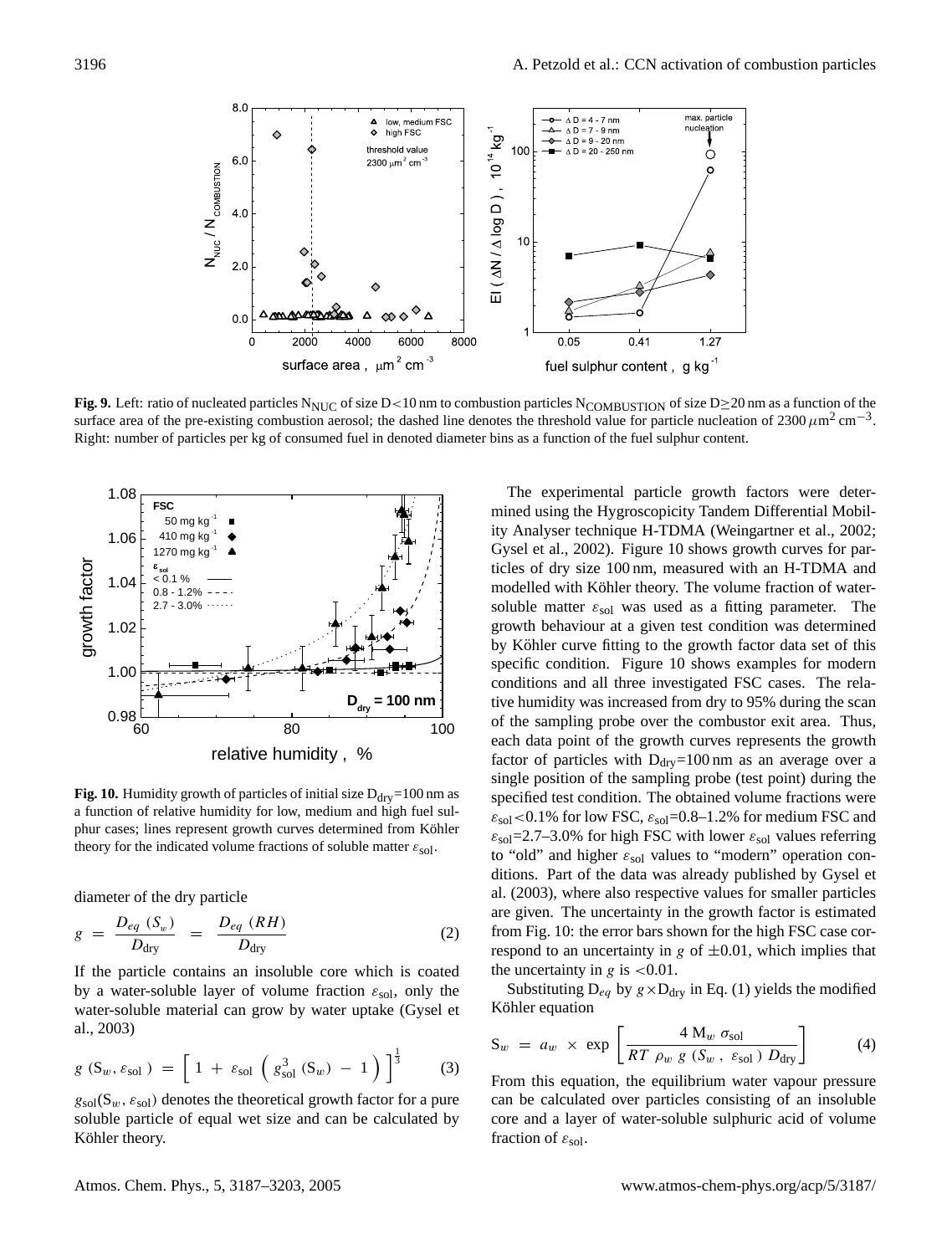The upper panel of Fig. 11 shows these so-called Köhler curves for various values of  $\varepsilon$  sol and for a given dry size  $D_{\text{dry}}$ =100 nm The grey shaded area indicates the saturation ratio with respect to water at which the CCN counter was operated during PartEmis (Giebl et al., 2002). The drop diameter corresponding to the maximum  $S_w$  value, or critical saturation ratio respectively, is the critical diameter which is required for droplet activation at  $S_w$ . The mid panel of Fig. 11 shows the corresponding critical saturation ratios required for the activation of a coated particle of size  $D<sub>dry</sub>$ for droplet formation, when the same fraction  $\varepsilon_{sol}$  as observed for  $D_{\text{dry}} = 100 \text{ nm}$  is assumed for all particle diameters >100 nm. The size dependence of the particle coating was neglected because for the size range D>100 nm, no experimental data were available (see Gysel et al., 2003).

For the experimental determination of the activation diameter, the number of droplets forming in the CCN counter was normalised to the number of combustion particles entering the counter. As explained in Sect. 2.2, the number of particles with diameters  $>20$  nm, N<sub>20</sub>, was used as the reference number of combustion particles in order to exclude possibly present nucleation mode particles from this analysis. The corresponding number size distributions were integrated from the maximum diameter  $0.5 \mu$ m to smaller sizes until the integrated fraction equalled the activation ratio  $N_{CCN}/N_{20}$ . The threshold diameter is the measured critical activation diameter  $D_{CCN}$ , i.e.,

$$
\frac{N_{\text{CCN}}}{N_{20}} = \frac{\int_{D_{\text{CCN}}}^{0.5} n(D) \, d \log D}{\int_{0.02}^{0.5} n(D) \, d \log D} \tag{5}
$$

CCN activation diameters determined from Eq. (5) are compiled in Table 3 for the medium FSC cases together with microphysical and chemical data. Similar data sets but with reduced test point resolution are available for the low and high FSC cases. The ensemble CCN activation diameter for each test conditions was calculated from these data sets as average values. The bottom panel of Fig. 11 shows the theoretical dependence of the activation diameter  $D_{CCN}$  for coated particles on the volume fraction  $\varepsilon_{sol}$  of sulphuric acid, as calculated from Köhler theory for  $S_w=1.006$ . The symbols represent the measured activation diameters as ensemble average values  $\pm$  one standard deviation for each test condition. As is demonstrated in the bottom panel of Fig. 11, all average activation diameters determined experimentally for the different fuel sulphur runs of the combustor agree well with the CCN activation diameters calculated from Köhler theory for a saturation ratio of 1.006 inside the CCN counter and for insoluble particles coated with sulphuric acid.

Table 4 summarises the activation ratios at  $S_w=1.006$  and at  $S_w$ =1.01 calculated for a typical combustion aerosol size distribution as measured in the exhaust of the PartEmis combustor, when Eq. (4) is applied together with the experimental hygroscopic growth data for the determination of  $\varepsilon_{sol}$ . Values are compiled for pure insoluble graphite



**Fig. 11.** Top panel: variation of the equilibrium vapour pressure over an aqueous solution drop formed from an insoluble carbonaceous nucleus covered with  $\varepsilon_{\text{sol}}$  volume-% of sulphuric acid in the dry particle state; the grey-shaded area indicates the operation range of the CCN counter. Mid panel: critical saturation ratio for coated particles of dry size D<sub>dry</sub>. Bottom panel: Theoretical dependence of the activation diameter  $D_{CCN}$  for insoluble particles coated with  $\varepsilon_{\text{sol}}$  volume-% of sulphuric acid from Köhler theory for  $S_w = 1.006$ , symbols represent the measured activation diameters as ensemble average values  $\pm$  one standard deviation for each test condition.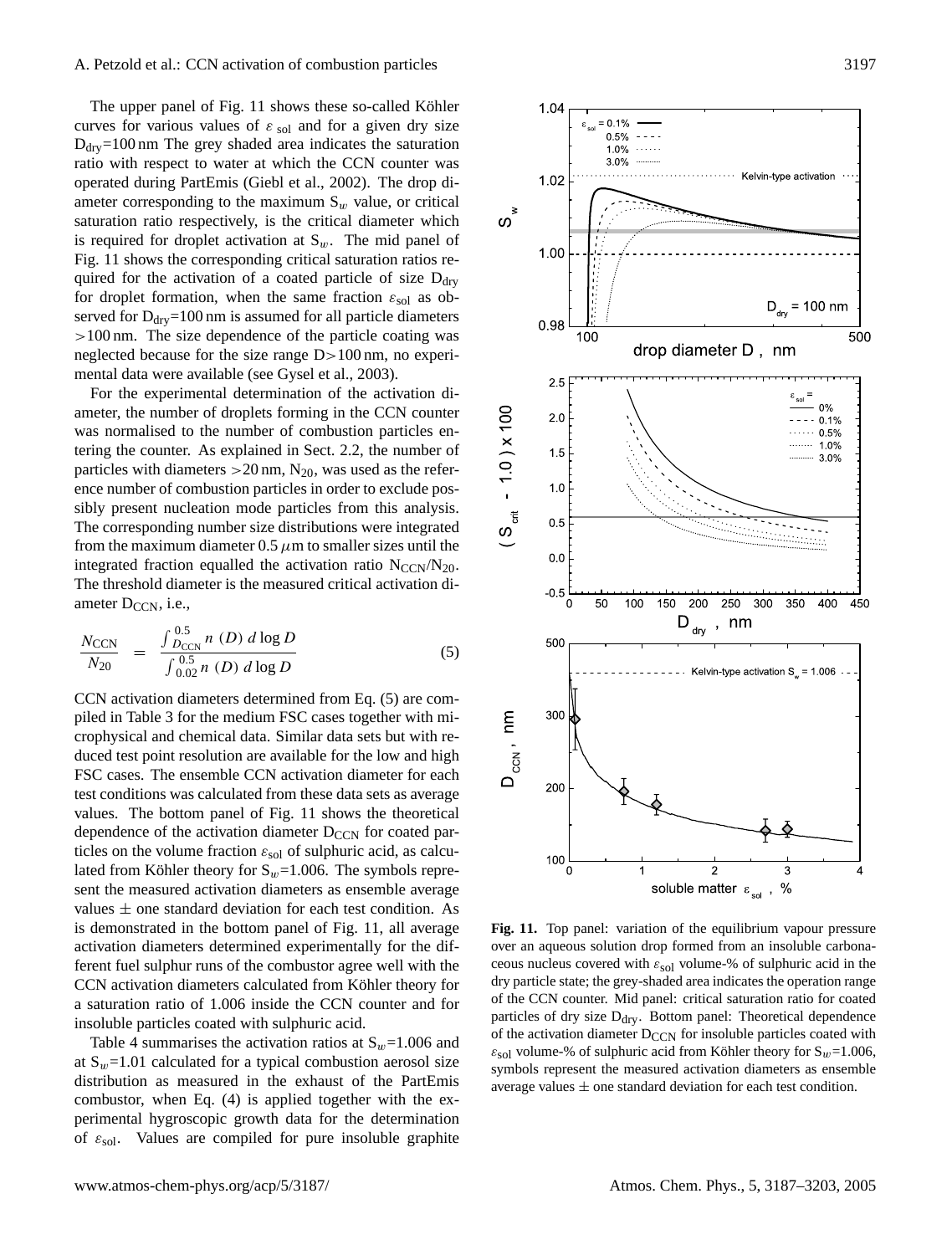**Table 4.** Activation ratios  $N_{CCN}/N$  for pure insoluble particles  $(\varepsilon_{\text{sol}}=0\%)$  and for coated combustion particles  $(\varepsilon_{\text{sol}}=3\%)$  at a saturation ratio with respect to water of  $S_w$ .

| $S_{w}$ | $\varepsilon_{\rm sol}$ | $D_{CCN}$ , nm | $N_{\rm CCN}/N$    |
|---------|-------------------------|----------------|--------------------|
| 1.006   | $0\%$                   | 360            | $\leq 10^{-4}$     |
|         | 3%                      | 142            | $10^{-3}$          |
| 1.01    | $0\%$                   | 215            | $3 \times 10^{-4}$ |
|         | 3%                      | 94             | 0.02               |

particles without coating ( $\varepsilon_{sol}$ =0%) and for combustion particles coated with 3 vol.-% sulphuric acid. Data for  $S_w=1.01$ are added for comparison with literature data. The coating of graphite particles with sulphuric acid increases the activation ratio for liquid water cloud conditions by more than two orders of magnitude from  $\leq 10^{-4}$  to >10<sup>-2</sup>. However, even coated but young combustion particles from gas turbines are still poor CCN.

Before discussing details of the effects of particle coating and organic matter on the CCN activation potential, the results presented here are compared to experimental data from Lammel and Novakov (1995), who reported activation ratios at a saturation ratio  $S_w$ =1.01 ranging from 1 to >80% for different types of combustion particles. The observation of 2% activated particles with 3 vol.-% of coating corresponds to the reported activation ratio of 1% from aviation fuel JP-4. A similar value of 1% of CCN activated particles emitted from aircraft engines is reported by Pitchford et al. (1991) from in situ measurements. Diesel particles and particles from wood smoke which contain higher fractions of water soluble matter exhibit a much higher CCN activation with activated fractions of 25–80%. CCN activation diameters reported by Lammel and Novakov (1995) for  $S_w=1.005$  are 140 nm for diesel engine exhaust, which is very close to the values reported in this study, and 60–120 nm for treated and untreated carbon black particles. Similar to the presented results, the activation diameter decreased with an increasing water-soluble fraction of the particle.

## 3.4 Effect of nucleation mode particles on the CCN activation

For the high FSC experiments, the effect of particle nucleation on the CCN activation of the combustion aerosol was investigated. The underlying question was whether additional transfer of water soluble matter from the gas phase to the surface of the combustion particles by particle nucleation and subsequent coagulation with combustion particles will have a significant effect on the CCN activation potential of the combustion particles. As having been discussed in Sect. 3.2, particle nucleation was observed only for high FSC cases with the additional condition of a low combustion par-



Fig. 12. CCN activation diameter D<sub>CCN</sub> plotted as a function of the ratio of nucleated particles  $N_{\text{NUC}}$  of size  $D$ <10 nm to combustion particles N<sub>COMBUSTION</sub> of size D $\geq$ 20 nm for the high fuel sulphur case and modern operation conditions.

ticle surface area, see also Fig. 9 for details. Test point data are available for high FSC conditions with and without particle nucleation events. During test points for high FSC conditions without particle nucleation the only active  $H_2SO_4$  deposition process is gas phase deposition by diffusion. These test points were used as reference cases. In the course of the modelling studies on particle nucleation (Vancassel et al., 2004), the mass transfer of  $H_2SO_4$  from the gas phase to the surface of the combustion particles was calculated for test points at high FSC conditions without and with particle nucleation events. It turned out that 60–65% of the total number of H2SO<sup>4</sup> molecules were deposited on the combustion aerosol surface by deposition from the gas phase, while the remaining 35–40% was deposited by particle coagulation.

Figure 12 shows the experimentally determined CCN activation diameters for the high FSC and modern condition runs as a function of the ratio of nucleated particles  $N_{\text{NUC}}$  to combustion particles N<sub>COMBUSTION</sub>. The difference between minimum and maximum values of  $D_{CCN}$ , which correspond to conditions of no and maximum particle nucleation, respectively, is 24 nm. The experimental variability of  $D_{CCN}$  for a single test condition without particle nucleation is 9–12 nm. Thus, this difference in  $D_{CCN}$  between no and maximum particle nucleation for high FSC conditions is considered statistically significant. Since the ratio  $N_{\text{NUC}}/N_{\text{COMBUSTION}}$  is a measure for the strength of particle nucleation, a significant influence of particle nucleation and subsequent coagulation on the CCN activation potential of the combustion aerosol is observed. The activation diameter is lowered from 156 nm without coagulation mass transfer to 126 nm at maximum particle nucleation. The reduction in  $D_{CCN}$  by additional mass transfer of water soluble matter via particle coagulation is of the order of 20% at  $S_w=1.006$ . The dependence of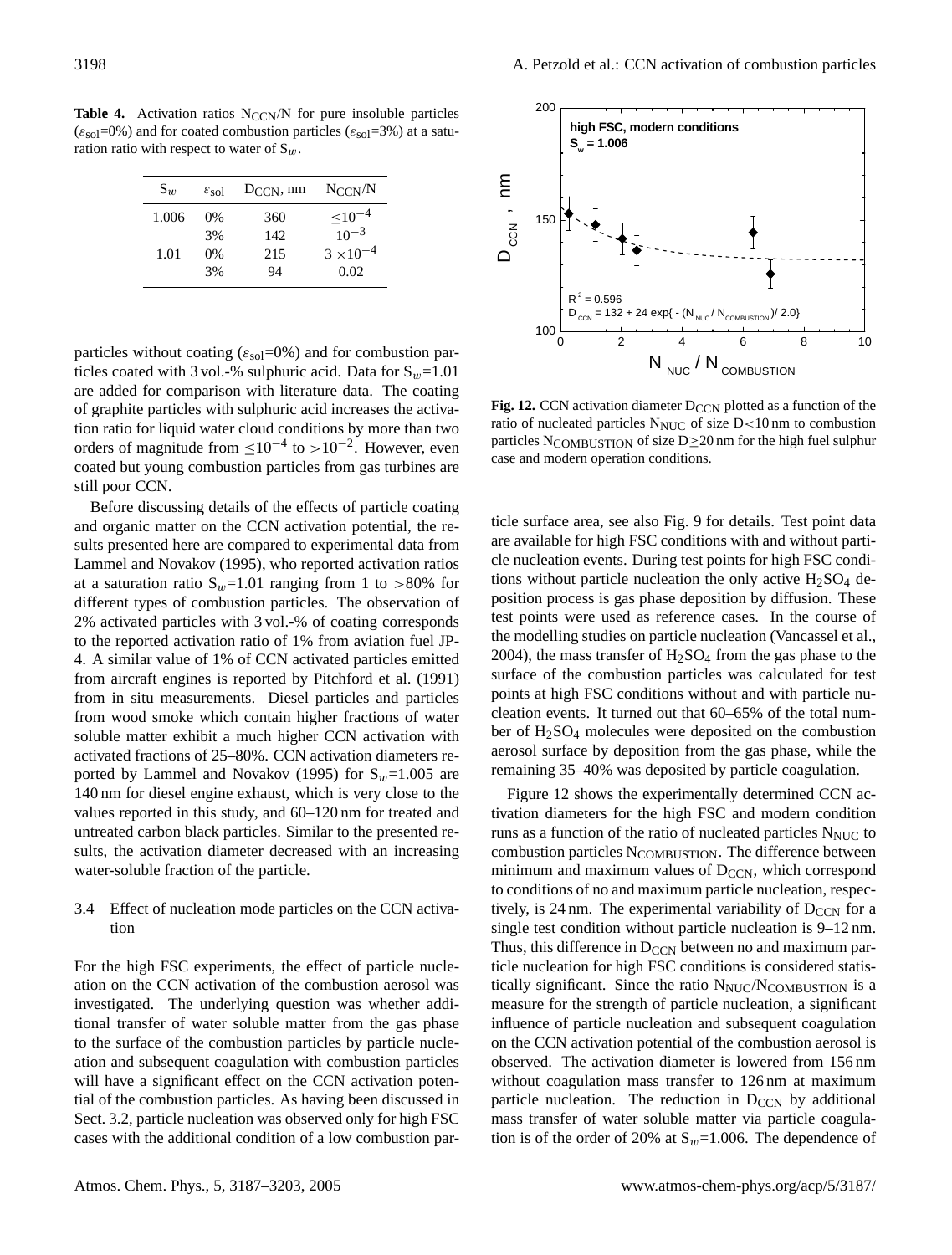

**Fig. 13.** Humidity growth of particles of initial size  $D_0=100$  nm as a function of relative humidity for the high fuel sulphur case; the indicated data points correspond to sampling points at the edge positions of the combustor exit nozzle plane.

 $D_{CCN}$  on the ratio of  $N_{NUC}/N_{COMBUSTION}$  was fitted by an exponential curve yielding the solid line in Fig. 12. The statistical significance is below the confidence level of 95%, so that the plotted curve should be taken as a trend line.

# 3.5 CCN activation of combustion particles with a high OC fraction

The humidity growth factors and resulting CCN activation diameters for the different experimental parameters, i.e., old and modern conditions and fuel sulphur content levels, were determined from the ensemble of data at the specified test conditions. Each data ensemble consisted of humidity growth factors at different relative humidities which were measured during the scan of the sampling probe across the nozzle exit area, see also Fig. 10 and Sect. 3.3 for details. The scans of the sampling probe included the edge positions, which showed a significant deviation in the OC-fraction of TC compared to the samples from the centre of the nozzle exit plane. Figure 13 demonstrates exemplary for a high FSC case, that not only the OC-TC fraction was different for particles sampled at the edge positions but also the growth behaviour. The growth factors for particles sampled from the edge positions deviate in this case by −0.01 and by −0.019 from the ensemble values, which is significant with respect to an estimated uncertainty in  $g$  of  $\lt 0.01$ . Similar reduced growth factors at the edge positions were observed during all medium and high FSC runs. During low FSC runs, the growth factors were close to unity (Fig. 10) so that possible deviations from the ensemble behaviour were below the resolution of the method.

This observation was a first indicator of a possible influence of the OC fraction of TC on the growth behaviour of combustion particles. In order to investigate whether there



**Fig. 14.** Ratio of experimentally determined CCN activation diameters at each investigated test point of medium fuel sulphur content runs to the ensemble CCN diameter determined from humidity growth factors, as a function of the semi-volatile OC fraction of TC (SOC; left) and the non-volatile OC fraction of TC (NOC; right); the range in  $\varepsilon_{sol}$  corresponds to values for old (lower value) and modern (higher value) combustor operation conditions.

is an impact of the OC fraction of TC on the CCN activation, the activation diameters measured at each sampling probe position for the medium FSC runs were normalised to the ensemble value  $D_{CCN}$ (ensemble) represented by the Köhler curve fitting all the growth factor measurements at these conditions. The medium FSC runs were selected for this analysis because they are almost complete with respect to chemical, microphysical and CCN activation data for all sampling probe positions or test points, respectively. The effect of a reduced hygroscopic growth of particle with a high OC fraction was not observed for low FSC cases because the effect was very likely below the resolution of the method. For the high FSC cases, the values of  $D_{CCN}$  at the edge positions were 175 nm (old conditions) and 159 nm (modern conditions), which corresponds to an increase by a factor of 1.25 and 1.16, respectively, when compared to the ensemble values of 140 and 137 nm (see Table 5). However, the chemical information on SOC, NOC and EC from thermograms is missing for these test points.

In Fig. 14, these ratios  $D_{CCN}(exp)/D_{CCN}(ensemble)$  are plotted as function of the SOC fraction of TC (left) and the NOC fraction of TC (right). An increasing fraction of NOC compounds is correlated to an increase in  $D_{CCN}$  which in turn reduces the potential of combustion particles for CCN activation significantly. For SOC no such trend is observable. The maximum increase in  $D_{CCN}$  with respect to  $D_{CCN}$ (ensemble) is ∼=25% which translates into a reduction of the activation ratio from  $2 \times 10^{-3}$  to  $9 \times 10^{-4}$  for particles coated with 0.8 vol.-% sulphuric acid. Table 5 summarises the effects of particle coating and organic content on the CCN activation of combustion particles, based on the observations during PartEmis. CCN activation diameters are given as values averaged over the ensemble of experimental data of one operation condition according to Eq. (5), as theoretical values from ensemble growth curves according to Eq. (4), and as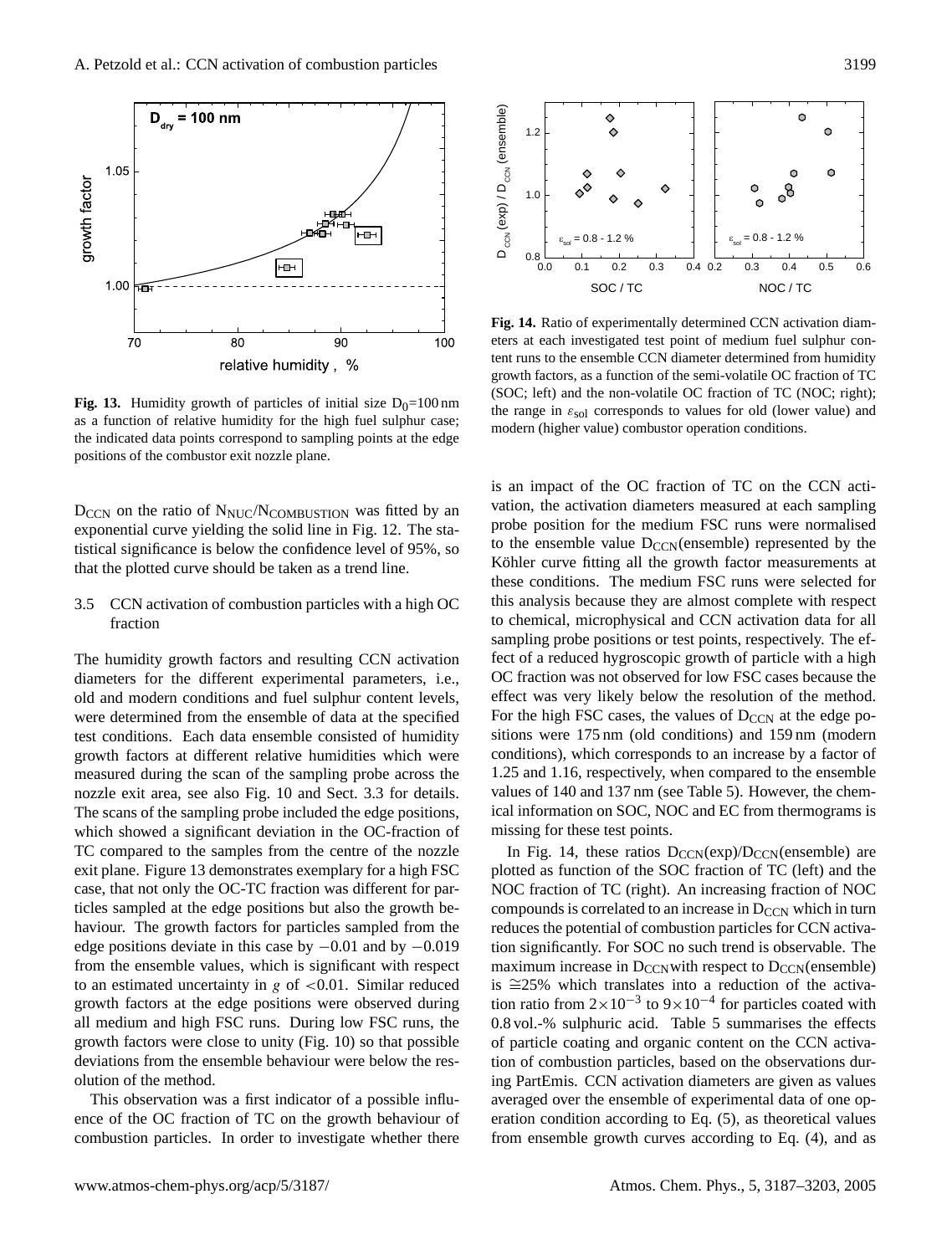| Test conditions         |                                          | Coating $\varepsilon_{\text{sol}}$ , % | <b>Activation diameter</b> | Activation ratio $N_{\rm CCN}/N$ |
|-------------------------|------------------------------------------|----------------------------------------|----------------------------|----------------------------------|
|                         |                                          |                                        | $D_{CCN}$ , nm             |                                  |
| insoluble               | Kelvin activation                        | 0.0                                    | 360                        | $10^{-4}$                        |
| low FSC, old and modern | ensemble average value                   | 0.1                                    | $290 \pm 43$               | $(8\pm2)\times10^{-4}$           |
|                         | ensemble growth model                    | 0.1                                    | 290                        |                                  |
| medium FSC, old         | ensemble average value                   | 0.8                                    | $190 \pm 12$               | $(2\pm 0.6)\times 10^{-3}$       |
|                         | ensemble growth model                    | 0.8                                    | 190                        |                                  |
|                         | NOC fraction= $0.5$                      | 0.8                                    | 237                        | $9 \times 10^{-4}$               |
| medium FSC, modern      | ensemble average value                   | 1.2                                    | $178 + 14$                 | $(4\pm1)\times10^{-3}$           |
|                         | ensemble growth model                    | 1.2                                    | 170                        |                                  |
|                         | NOC fraction= $0.5$                      | 1.2                                    | 205                        | $3 \times 10^{-3}$               |
| high FSC, old           | ensemble average value                   | 2.7                                    | $144\pm 6$                 | $(6\pm1)\times10^{-3}$           |
|                         | ensemble growth model                    | 2.7                                    | 140                        |                                  |
|                         | $N_{\rm NUC}/N_{\rm COMBUSTION} = 2$     | >2.7                                   | 137                        | $8 \times 10^{-3}$               |
| high FSC, modern        | ensemble average value                   | 3.0                                    | $142 + 9$                  | $(1\pm 0.5)\times 10^{-2}$       |
|                         | ensemble growth model                    | 3.0                                    | 137                        |                                  |
|                         | $N_{\text{NUC}}/N_{\text{COMBUSTION}}=7$ | >3.0                                   | 132                        | $2 \times 10^{-2}$               |

**Table 5.** Activation diameter  $D_{CCN}$  and activation ratio  $N_{CCN}/N$  for the investigated  $H_2SO_4$  – coated and non-coated combustion particles for a saturation ratio  $S_w$ =1.006; the stated uncertainties refer to one standard deviation of the respective ensemble average value.

extreme cases for high OC content (medium FSC runs) and strong particle nucleation (high FSC runs). The respective activation diameter values for the single test points of the medium FSC runs which are plotted in Fig. 14, can be taken from Table 3.

The observed reduction in the hygroscopic growth behaviour of particles sampled at the edge positions of the combustor exit nozzle area may also be explained by a reduced coating with sulphuric acid instead of an influence of the high OC content. The discussion of this hypothesis is based on observations of gas-phase sulphuric acid (Katragkou et al., 2004), particle number concentrations (Petzold et al., 2003) and particle volatility (Nyeki et al., 2004) at the respective probe positions during the different test conditions. The measurements of gaseous sulphuric acid showed that the H2SO<sup>4</sup> mixing ratio was reduced by 25% at the probe positions closer to the edge of the nozzle exit area compared to the average value over all probe positions sampled during a specific operation condition. However, a similar decrease by 23% at the edge positions compared to the average value was observed for the aerosol number concentrations of combustion particles, so that the availability of gaseous sulphuric acid per combustion particles for the coating process was almost independent of the sampling probe position. For both H2SO<sup>4</sup> mixing ratio and particle number concentration the reduction is caused by the increased content of dilution air at the edge positions. Furthermore, particles sampled from the edge positions did not show different volatile fractions than particles collected from the centre of the nozzle exit area. Because particle volatile fractions and the availability of gaseous sulphuric acid per combustion particle did not vary significantly between centre and edge positions of the exit nozzle area of the combustor, the observed reduction in the hygroscopic growth can be attributed to the increase in the fraction of non-volatile OC.

As a final assessment of the competing effects of sulphurcontaining compounds and organic matter on the CCN activation of combustion particles, the reduction of the activation diameter with respect to a Kelvin-type activation of insoluble graphite particles is plotted in Fig. 15. Coating the insoluble particle with 0.1 volume-% of sulphuric acid reduces the activation diameter by 20% with respect to Kelvin type activation. For a coating of approx. 1.0 and 3.0 vol.-%, respectively, the reduction of  $D_{CCN}$  is 50% and 60%. Coating thickness enhancement through coagulation with nucleation mode sulphuric acid – water particles further reduces the CCN activation diameter to 36% of the Kelvin-type reference  $D_{CCN}$ . In contrast, a high fraction of nonvolatile organic matter increases the activation diameter by maximum 30% compared to a similar case with low non-volatile OC content.

# **4 Summary and conclusions**

In the course of the European experiment PartEmis the CCN activation of combustion particles generated in a gas turbine combustor was investigated. The presented analysis of the experimental and modelling data showed, that pure carbonaceous particles emitted from a gas turbine combustor are very poor CCN which behave similar to insoluble particles undergoing a Kelvin-type activation process. For almost pure carbonaceous particles only a fraction of  $\leq 10^{-4}$  becomes activated to CCN. Increasing the coating of the particles with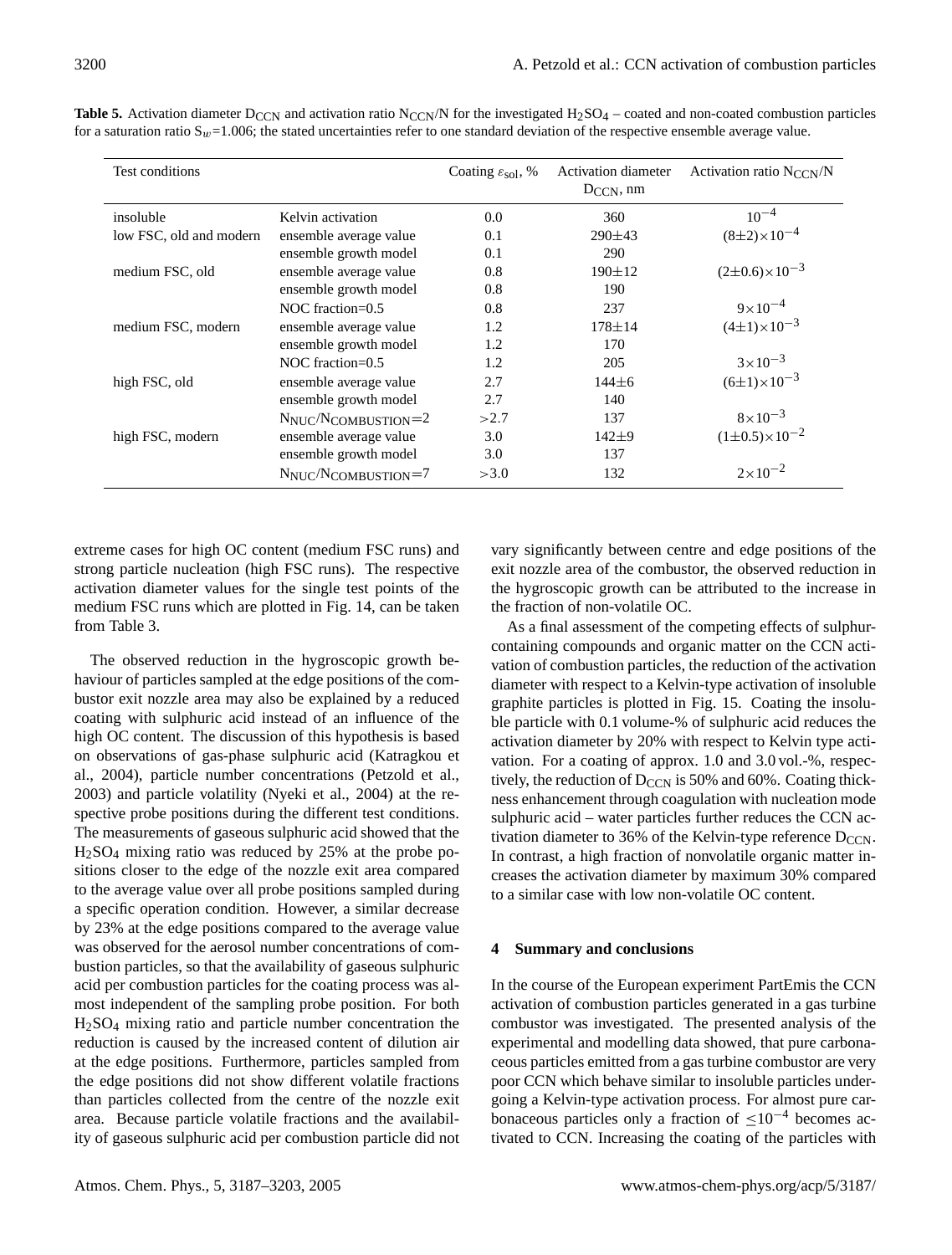water-soluble  $H<sub>2</sub>SO<sub>4</sub>$  to 3% of the particle volume increases the potential CCN activation at a saturation ratio of 1.006 by about two orders of magnitude. The presence of nucleated H2SO4–H2O particles enhances the mass transfer of water soluble sulphuric acid from the gas phase to the surface of the combustion particles by particle coagulation, which results in a further reduction of the CCN activation diameter. On the other hand, a high fraction of non-volatile organic matter in the particles causes a considerable increase in the activation diameter. However, the reduction of the CCN activation potential of the combustion particles by the non-volatile OC fraction can balance the increase in the potential activation by coating with  $H_2SO_4$  only to some extent. Although the data are obtained from particles emitted from a gas turbine combustor, the competing effects of OC reducing CCN activation and coating with water-soluble matter increasing CCN activation are considered important also for combustion particles emitted from other sources.

The presented analysis is far from being quantitative, and the experimental data is limited. However, it presents important experimental material for the discussion on how organic components influence the CCN activity of internally mixed particles. Research on this subject focused so far on the role of organic acids and water-soluble organic matter. The experiments showed that soluble organic compounds activate according to Köhler theory whereas highly insoluble species do not activate at atmospherically relevant supersaturations (e.g., Novakov and Corrigan, 1996; Giebl et al., 2002; Broekhuizen et al., 2004). Comparing CCN activation diameters of organic acids at  $S_w=1.005$  (Corrigan and Novakov, 1999) with the values reported here shows, that even less active organic acids like adipic acid exhibit  $D_{CCN}$  values of 116 nm, while even coated combustion particles activate only for sizes larger than D<sub>CCN</sub>≅140 nm.

For an urban aerosol which likely contains larger fractions of combustion particles, Saxena and co-workers (1995) reported that organic compounds diminish water adsorption of the inorganic fraction by about 30%, while for non-urban aerosol the organic fraction increases the water adsorption. The PartEmis results indicate an effect of the organic fraction on the CCN activation potential similar to urban aerosol which contains a considerable fraction of combustion particles. Furthermore, the CCN activation of pure and coated carbon black particles was recently investigated using particles which were produced by nebulising an aqueous suspension of carbon black in a collision atomizer (Dusek et al., 2005). The activation of pure carbon black particles was found to require higher saturation ratios than predicted by Kelvin theory for insoluble, wettable spheres. Theoretical calculations indicated that the deviation of measured activation from Kelvin theory was consistent with a non-zero contact angle of the order of 4–6 deg of water at the soot surface. Coating the soot particles with a small amount of NaCl by adding 5% by mass NaCl to the carbon black suspension greatly enhanced their CCN efficiency. The measured



**Fig. 15.** Relative contribution of particle coating with sulphuric acid to the change in the CCN activation diameter of an initially insoluble graphite particle; the shaded bars represent the increase in D<sub>CCN</sub> and thus the reduction in CCN activation by a large fraction of non-volatile OC (OC effect) and the further decrease in  $D_{CCN}$ and thus the enhancement of CCN activation by particle nucleationcoagulation (NUC effect).

CCN efficiencies were consistent with Köhler theory for particles consisting of insoluble and hygroscopic material. The PartEmis results for combustion particles point in the same direction as the observations for urban aerosol particles and carbonaceous particles generated in the laboratory.

The effect of particle ageing in the atmosphere which tends to increase the CCN activation potential due to oxidation of the particle surface was investigated by Hallett and coworkers (1989) for particles emitted from kerosene flames. 24 h of ageing increased the ratio CCN/N only from <2% to 3%. Similar investigations of the influence of particle ageing on the CCN activation potential of combustion particles were not performed during PartEmis. Translating the ageing results from Hallet et al. to the PartEmis aerosol suggests that by far the major contribution to the CCN activation potential of combustion particles can be assigned to the coating with water-soluble matter which increases the ratio CCN/CN by two orders of magnitude at  $S_w=1.006$ . Broekhuizen and coworkers (2005) state in agreement with our observations, that solubility appears to be the driving force behind CCN activation for urban or combustion aerosols, respectively. However, the work by Dusek et al. (2005) indicates also an effect of the surface tension of the liquid layer forming on a combustion particle on its CCN activation potential. McFiggans et al. (2005) describe in their comprehensive discussion of the effects of physical and chemical aerosol properties on warm cloud droplet activation the variety of processes being relevant. The present paper adds comparable data on aerosol microphysics, aerosol chemistry, and CCN activation to this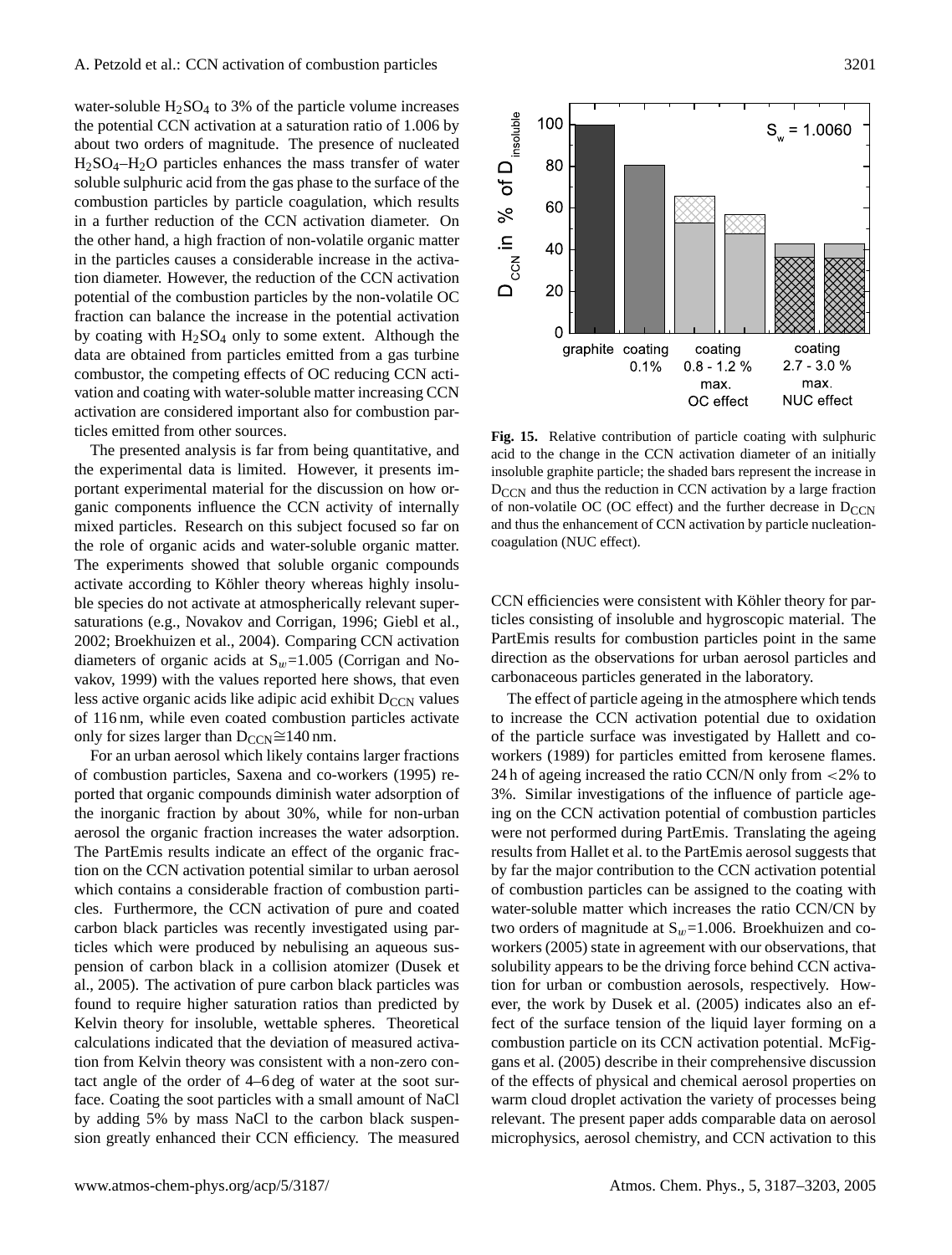picture. However, more experimental data are required for solving the important problem of CCN activation of aerosol particles.

*Acknowledgements.* The PartEmis project was funded by the European Commission and by the Swiss Bundesamt für Bildung und Wissenschaft under contracts no. G4RD-CT-2000-00207 and 99.0632, respectively. The authors are very grateful to C. W. Wilson and the test rig operation crew at QinetiQ for their very strong support during the experiments. Valuable contributions from C. Stein and L. Fritzsche (DLR), as well as from H. Giebl (University of Vienna) during the analysis of the PartEmis data set are gratefully acknowledged.

Edited by: U. Pöschl

## **References**

- Broekhuizen, K., Pradeep Kumar, P., and Abbatt, J. P. D.: Partially soluble organics as cloud condensation nuclei: Role of trace soluble and surface active species, Geophys. Res. Lett., 31, L01107, doi:10.1029/2003GL018203, 2004.
- Broekhuizen, K., Chang, R. Y.-W., Leatch, W. R., Li, S.-M., and Abbatt, J. P. D.: Closure between measured and modelled cloud condensation nuclei (CCN) using size-resolved aerosol compositions in downtown Toronto, Atmos. Chem. Phys. Discuss., 5, 6263–6293, 2005,

**[SRef-ID: 1680-7375/acpd/2005-5-6263](http://direct.sref.org/1680-7375/acpd/2005-5-6263)**.

- Cachier, H., Bremond, M. P., and Biat-Ménard, P.: Determination of atmospheric soot carbon with a simple thermal method, Tellus, 41B, 379–390, 1989.
- Charslon, R. J., Seinfeld, J. H., Nenes, A., Kulmala, M., Laaksonen, A., and Facchini, M. C.: Reshaping the theory of cloud formation, Science, 292, 2025–2026, 2001.
- Chughtai, A. R., Miller, N. J., Smith, D. M., and Pitts, J. R.: Carbonaceous particle hydration III, J. Atmos. Chem., 34, 259–279, 1999.
- Corrigan, C. E. and Novakov, T.: Cloud condensation nucleus activity of organic compounds: a laboratory study, Atmos. Environ., 33, 2661–2668, 1999.
- Dusek, U., Ctyroky, P., Reischl, G., and Hitzenberger, R.: CCN activation of pure and coated carbon black particles, Environ. Sci. Technol., accepted, 2005.
- Facchini, M. C., Mircea, M., Fuzzi, S., and Charlson, R. J.: Cloud albedo enhancement by surface-active organic solutes in growing droplets, Nature, 401, 257–259, 1999.
- Giebl, H., Berner, A., Reischl, G., Puxbaum, H., and Hitzenberger, R.: CCN activation of oxalic acid and malonic acid test aerosols with the Univ. of Vienna cloud condensation nuclei counter, J. Aerosol Sci., 33, 1623–1634, 2002.
- Gysel, M., Weingartner, E., and Baltensperger, U.: Hygroscopicity of Aerosol particles at low temperatures: 2. Theoretical and experimental hygroscopic properties of laboratory generated aerosols, Environ. Sci. Technol., 36, 63–68, 2002.
- Gysel, M., Nyeki, S., Weingartner, E., Baltensperger, U., Giebl, H., Hitzenberger, R., Petzold, A., and Wilson, C. W.: Properties of jet engine combustor particles during the PartEmis experiment. Hygroscopicity at subsaturated conditions, Geophys. Res. Lett., 30, 1566, doi:10.1029/2003GL016896, 2003.
- Hallet, J., Hudson, J. G., and Rogers, C. F.: Characterization of combustion aerosols for haze and cloud formation, Aerosol Sci. Technol., 10, 70–83, 1989.
- Hitzenberger, R., Giebl, H. , Petzold, A., Gysel, M., Nyeki, S., Weingartner, E., Baltensperger, U., and Wilson, C. W.: Properties of jet engine combustor particles during the PartEmis experiment. Hygroscopic properties at supersaturated conditions, Geophys. Res. Lett., 30, 1779, doi:10.1029/2003GL017294, 2003.
- Katragkou, E., Wilhelm, S., Arnold, F., and Wilson, C. W.: First gaseous Sulfur (VI) measurements in the simulated internal flow of an aircraft gas turbine engine during project PartEmis, Geophys. Res. Lett., 31, 2117, doi:10.1029/2003GL018231, 2004.
- Kulmala, M., Vesala, T., and Kalkinnen, J.: Data for phase transitions in aerosol systems Manuscript for laboratory use, University of Helsinki, Helsinki, 1997.
- Kumar, P. P., Broekhuizen, K., and Abbatt, J. P. D.: Organic acids as cloud condensation nuclei: Laboratory studies of highly soluble and insoluble species, Atmos. Chem. Phys., 3, 509–520, 2003, **[SRef-ID: 1680-7324/acp/2003-3-509](http://direct.sref.org/1680-7324/acp/2003-3-509)**.
- Lammel, G. and Novako, T.: Water nucleation properties of carbon black and diesel soot particles, Atmos. Environ., 29, 813–823, 1995.
- Lohmann, U. and Feichter J.: Global indirect aerosol effects: a review, Atmos. Chem. Phys., 5, 715–737, 2005, **[SRef-ID: 1680-7324/acp/2005-5-715](http://direct.sref.org/1680-7324/acp/2005-5-715)**.
- McFiggans, G., Artaxo, P., Baltensperger, U., et al.: The effect of physical and chemical aerosol properties on warm cloud droplet activation, Atmos. Chem. Phys. Discuss., 5, 8507–8646, 2005, **[SRef-ID: 1680-7375/acpd/2005-5-8507](http://direct.sref.org/1680-7375/acpd/2005-5-8507)**.
- Novakov, T. and Corrigan, C. E.: Cloud condensation nucleus activity of the organic component of biomass smoke particles, Geophys. Res. Lett., 23, 2141–2144, 1996.
- Nyeki, S., Gysel, M., Weingartner, E., Baltensperger, U., Hitzenberger, R., Petzold, A., and Wilson, C. W.: Properties of jet engine combustion particles during the PartEmis experiment: Particle size spectra (d>15 nm) and volatility, Geophys. Res. Lett., 31, L18105, doi:10.1029/2003GL020569, 2004.
- Petzold, A., Ström, J., Ohlsson, S., and Schröder, F. P.: Elemental composition and morphology of ice crystal residual particles in cirrus clouds and contrails, Atmos. Res., 49, 21–34, 1998.
- Petzold, A., Stein, C., Nyeki, S., Gysel, M., Weingartner, E., Baltensperger, U., Giebl, H., Hitzenberger, R., Döpelheuer, A., Vrchoticky, S., Puxbaum, H., Johnson, M., Hurley, C. D., Marsh, R., and Wilson, C. W.: Properties of jet engine combustor particles during the PartEmis experiment. Microphysical and chemical properties, Geophys. Res. Lett., 30, 1719, doi:10.1029/2003GL017283, 2003.
- Petzold, A. and Schönlinner, M.: Multi-angle absorption photometry – a new method for the measurement of aerosol light absorption and atmospheric black carbon, J. Aerosol Sci., 35, 421–441, 2004.
- Petzold, A., Fiebig, M., Fritzsche, L., Stein, C., Schumann, U., Wilson, C. W., Hurley, C. D., Arnold, F., Katragkou, E., Baltensperger, U., Gysel, M., Nyeki, S., Hitzenberger, R., Giebl, H., Hughes, K. J., Kurtenbach, R., Wiesen, P., Madden, P., Puxbaum, H., Vrchoticky, S., and Wahl, C.: Particle emissions from aircraft engines – A survey of the European project PartEmis, Meteorol. Z., 14, 465–476, 2005.
- Pitchford, M., Hudson, J. G., and Hallet, J.: Size and critical su-